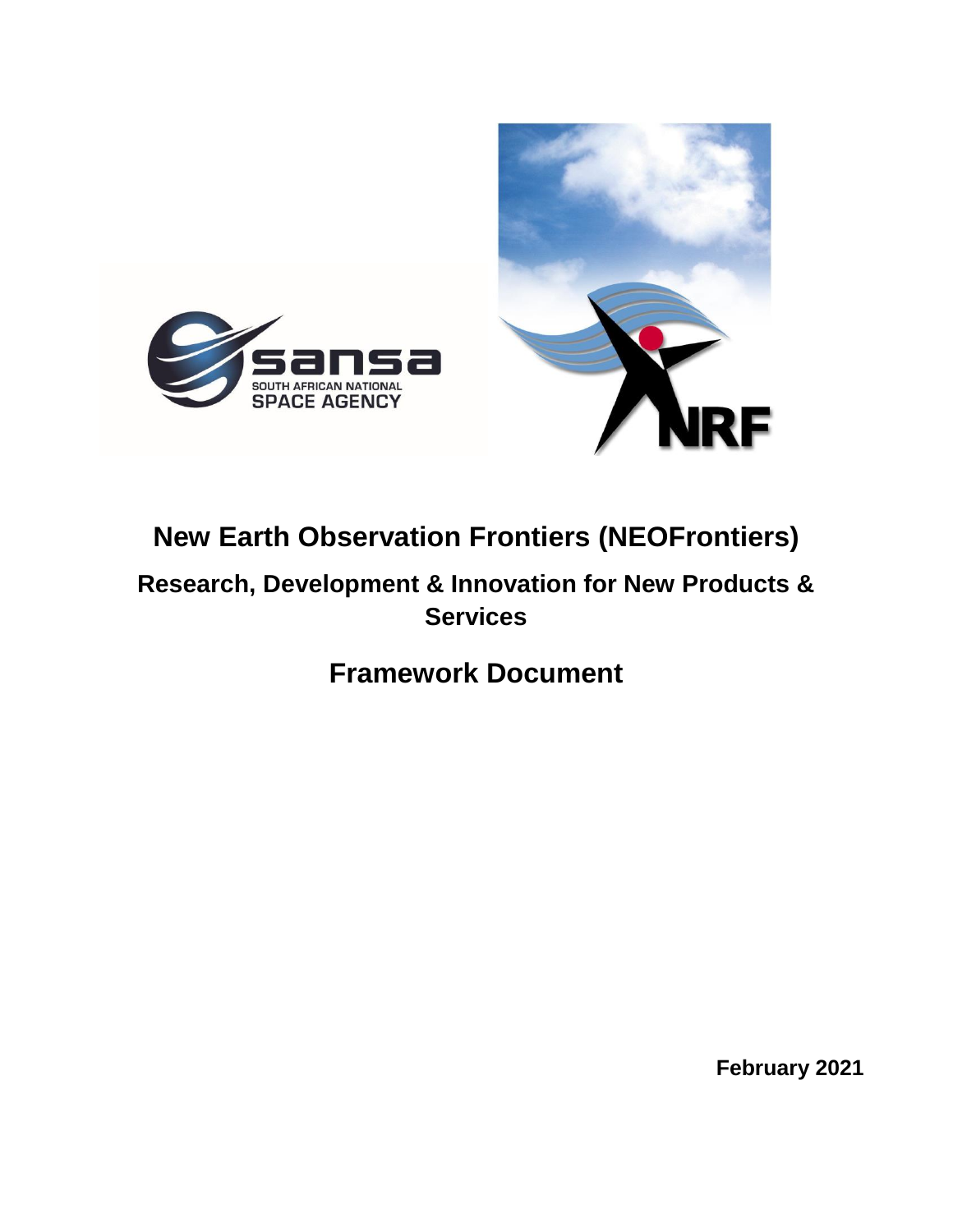## **TABLE OF CONTENTS**

- 1 **INTRODUCTION**
- 2 **STRATEGIC CONTEXT**
- 2.1 Environmental scan
- 2.2 Objectives
- 2.3 Specific Call Details: NEOFrontiers February 2021
- 2.4 Management of the funding instrument
- 2.5 Financing support
- 2.6 Key stakeholders

#### 3 *MODUS OPERANDI*

- 3.1 Call for proposals
- 3.2 Eligibility
- 3.3 Proposal requirements
- 3.4 Application assessment
- 3.5 Rules of participation
- 3.6 Consortium Agreements
- 3.7 Data management and use
- 3.8 Science Engagement
- 3.9 Ethical Clearance

#### 4 **FINANCIALS**

- 4.1 Funding ranges
- 4.2 Postgraduate student support
- 4.3 Financial control and reporting
- **5. CONTACT DETAILS**
- **6. LIST OF ACRONYMS**

**ANNEXURE 1A:** Panel Assessment Scorecard - Call SA/2020/1 Innovative Earth Observation Approaches to Sustainable Urban and Rural Development and Domain Action 2020/2 Development of new High Resolution Water Quality Observation Capabilities for Coastal and Estuarine Systems

**ANNEXURE 1B:** Panel Assessment Scorecard – Call SA/2021/1 Artificial Intelligence and Earth Observation

**ANNEXURE 1C:** Panel Assessment Scorecard – Call SA/2021/2 Earth Observation and Disruptive Economics: Developing Smart Tools for Value Enhancement for Small Scale Food Production

**ANNEXURE 1D:** Panel Assessment Scorecard – Call DDA/2021/2 Development of New Hyperspectral Capabilities across Terrestrial, Aquatic and Atmospheric Domains

#### **ANNEXURE 2:** Proposal Grading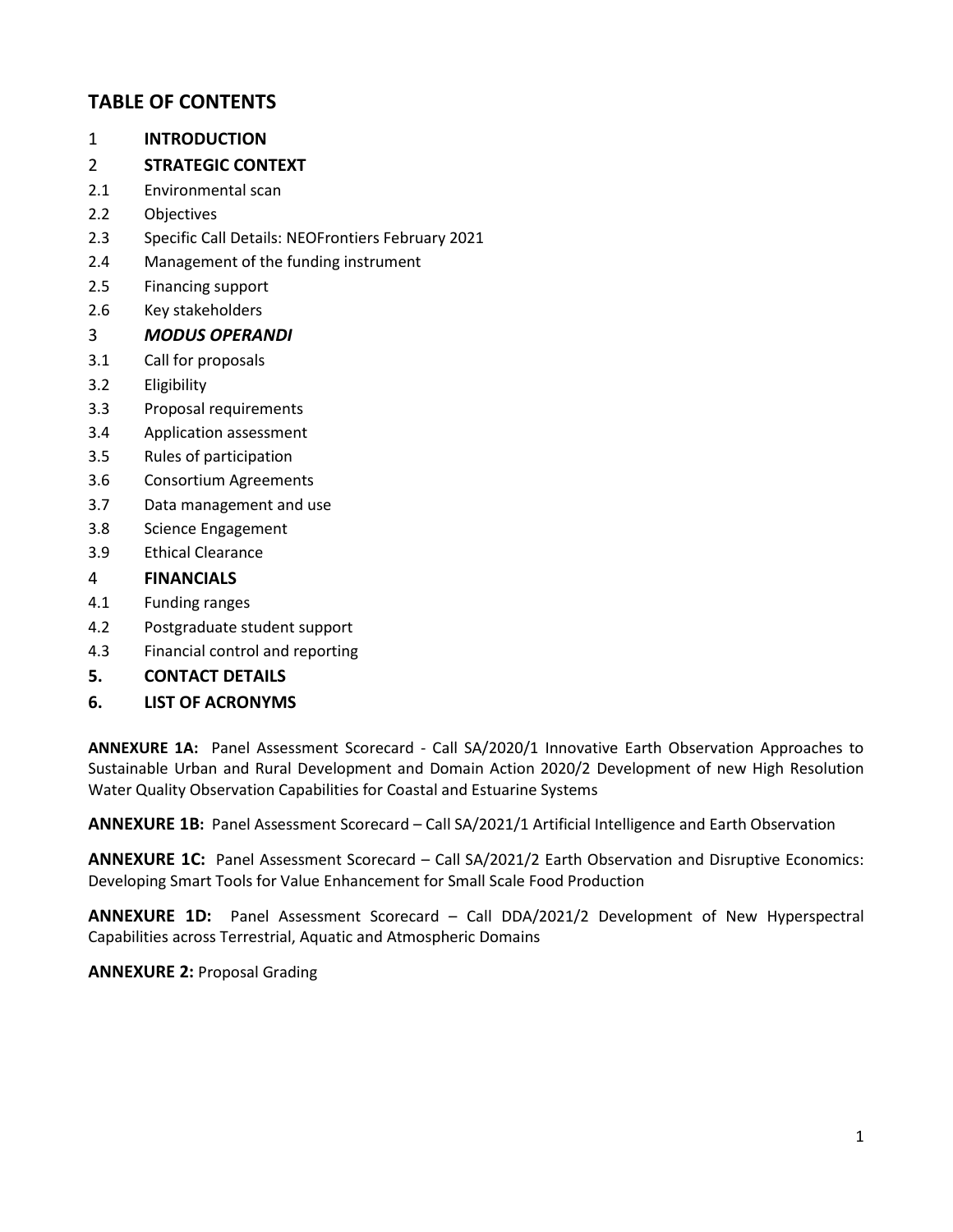## **1. INTRODUCTION**

New Earth Observation Frontiers (NEOFrontiers) is an innovation funding mechanism established by South African Space Agency (SANSA) in collaboration with the National Research Foundation (NRF). It seeks to stimulate collaboration, cooperation, and innovation in the South African Earth Observation community, both public and private. The NEOFrontiers funding opportunity is envisaged as a collaborative yet competitive funding mechanism for developing capabilities around new sensors, products and services, and value-added components.

NEOFrontiers seeks to achieve its objectives by publishing a call for proposals related to:

- **Support Actions**: short term 1-2 year actions that typically seek to either inform further R&D investment through review/desktop study type actions or seek to develop specific short term capabilities that enable transition of research outputs into downstream operational services.
- **Domain Development Actions:** longer term 2-3 year research and development projects that typically seek to establish new national EO capabilities across the value chain, aiming at long term exploitation and bringing SA closer to the leading edge internationally. Both directed (closely constrained thematically) and Open calls are envisaged.

## **2. STRATEGIC CONTEXT**

Through a statutory mandate embedded in the SANSA Act, 36 of 2008, the South African National Space Agency (SANSA) coordinates and integrates space science and technology programmes, conducts longterm research and implementation of space-related innovations in South Africa. The agency ensures the supply of cost-effective space-based Earth Observation (EO) data and products to support South Africa's policy, decision-making, economic growth and sustainable development. NEOFrontiers which is an initiative of SANSA is an instrument that enables capacity building and development of innovative products and services through research and collaboration within the EO community. SANSA and national strategies and policy briefs can be found here: [https://www.sansa.org.za/annual-reports-documents/.](https://www.sansa.org.za/annual-reports-documents/)

The NRF's object is to contribute to the National Development by:

- a) Supporting, promoting and advancing research and human capacity development, through funding and the provision of the necessary research infrastructure, in order to facilitate the creation of knowledge, innovation and development in all fields of science and technology, including humanities, social sciences and indigenous knowledge;
- (b) Developing, supporting and maintaining national research facilities;
- (c) Supporting and promoting public awareness of, and engagement with science; and
- (d) Promoting the development and maintenance of the national science system and support of

Government priorities.

The NRF recently launched its vision 2030 as well as strategy 2025.

#### **NRF Vision 2030**

The overall objectives for vision 2030 are to shape, influence and impact the national research system; to establish the NRF as a thought leader and source of knowledge within the science sector; to create a clear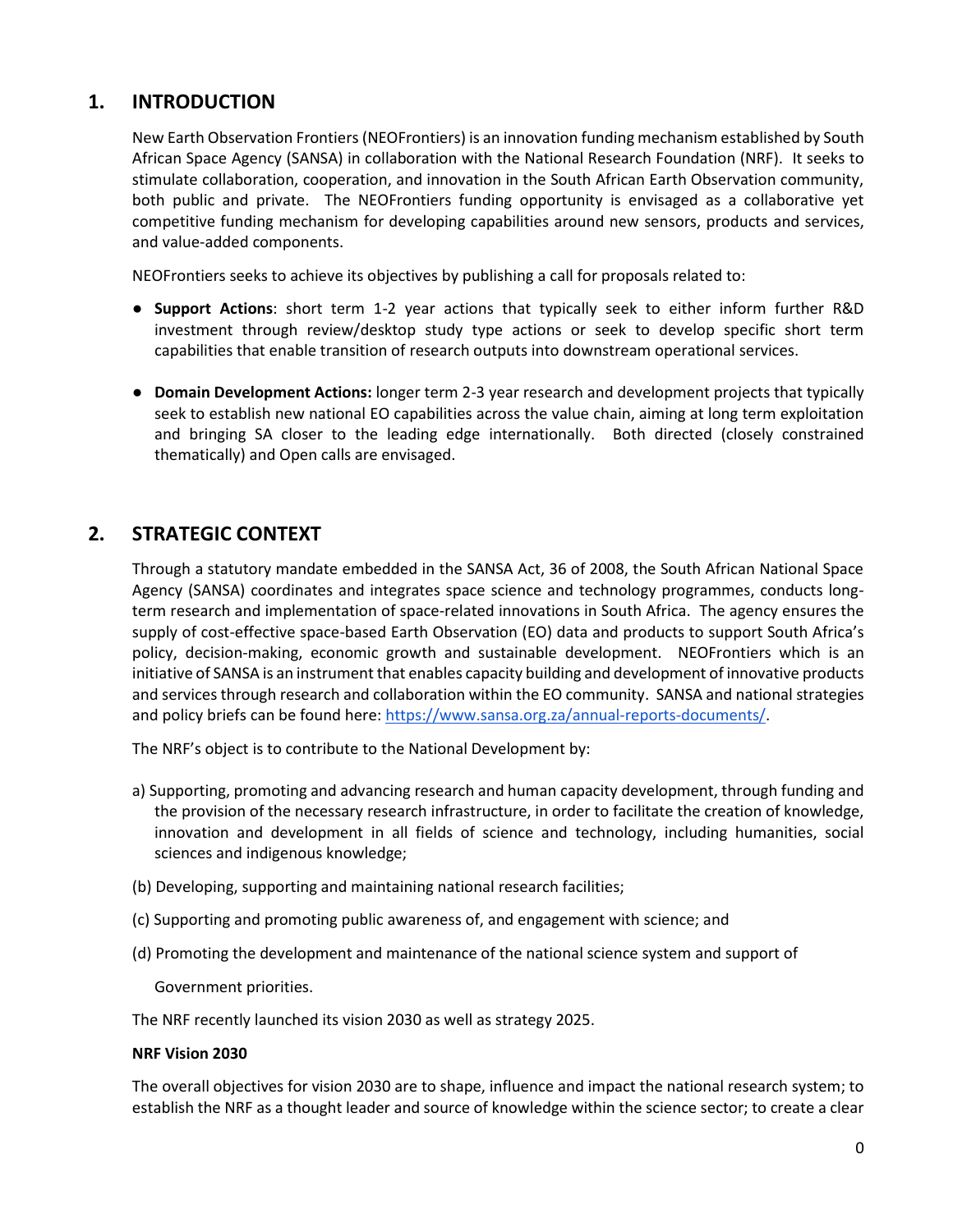causal relationship between research and national development; to have a transformative effect on the national research enterprise and the relationship between science and society; and to enable, initiate, facilitate and perform excellent research with direct and indirect impact, whether immediate or long-term, that extends the frontiers of knowledge and addresses national challenges.

#### **Strategy 2025**

NRF Strategy 2025 is an implementation framework for the ten-year vision. This strategy is centered on the NRF's desire to contribute to national development through research with impact. The strategic outcomes include:

- i. A transformed (internationally competitive and sustainable) research workforce.
- ii. Enhanced impact of the research enterprise.
- iii. Enhanced impact of science engagement.
- iv. A transformed organisation that lives its culture and values.

#### **2.1 Environmental scan**

In recent years there has been a growing support and uptake of the EO research by the South African government. The Department of Science and Innovation (DSI) has been instrumental in ensuring that EO research goes forward through its participation in initiatives such as Group on Earth Observation (GEO), which led to the establishment of the South African Group on Earth Observation (SAGEO). Government has made the funding for the NEOFrontiers programme available to support research and innovation in EO - this will be complemented with additional funding from the Space Infrastructure Hub project. There are global initiatives such as Committee on Earth Observation Satellites (CEOS), Global Monitoring for Environment and Security (GMES) & Africa (GMES & Africa) and United Nations on Global Geospatial Information Management (UN-GGIM) that foster research through collaborations within countries and regions.

Earth observation research is multidisciplinary, focusing on various thematic areas such as food security and agriculture, water resource management, integrated spatial planning (including infrastructure monitoring) and land reform, and oceans and coastal zone management. The research is aligned with government priorities, existing multilateral agreements, and existing initiatives developing earth observation expertise nationally and regionally.

The major role players in EO research include academia, science councils, public and private sectors. The academia and science councils' roles include the development of innovative solutions and knowledge generation. Earth observation is by nature highly collaborative, with international space agencies and other national and international partners around specific project-based collaborations as appropriate.

#### **2.2 Objectives**

The objectives of NEOFrontiers are to:

- i. Advance the implementation of South African Earth Observation Strategy for addressing South Africa's socio-economic and environmental priorities;
- ii. Generate knowledge through research and collaborations within the EO sector;
- iii. Develop a transformed, sustainable national science and industrial skills base ;
- iv. Stimulate coordination, collaboration, cooperation and competitiveness in the South African Earth observation sector;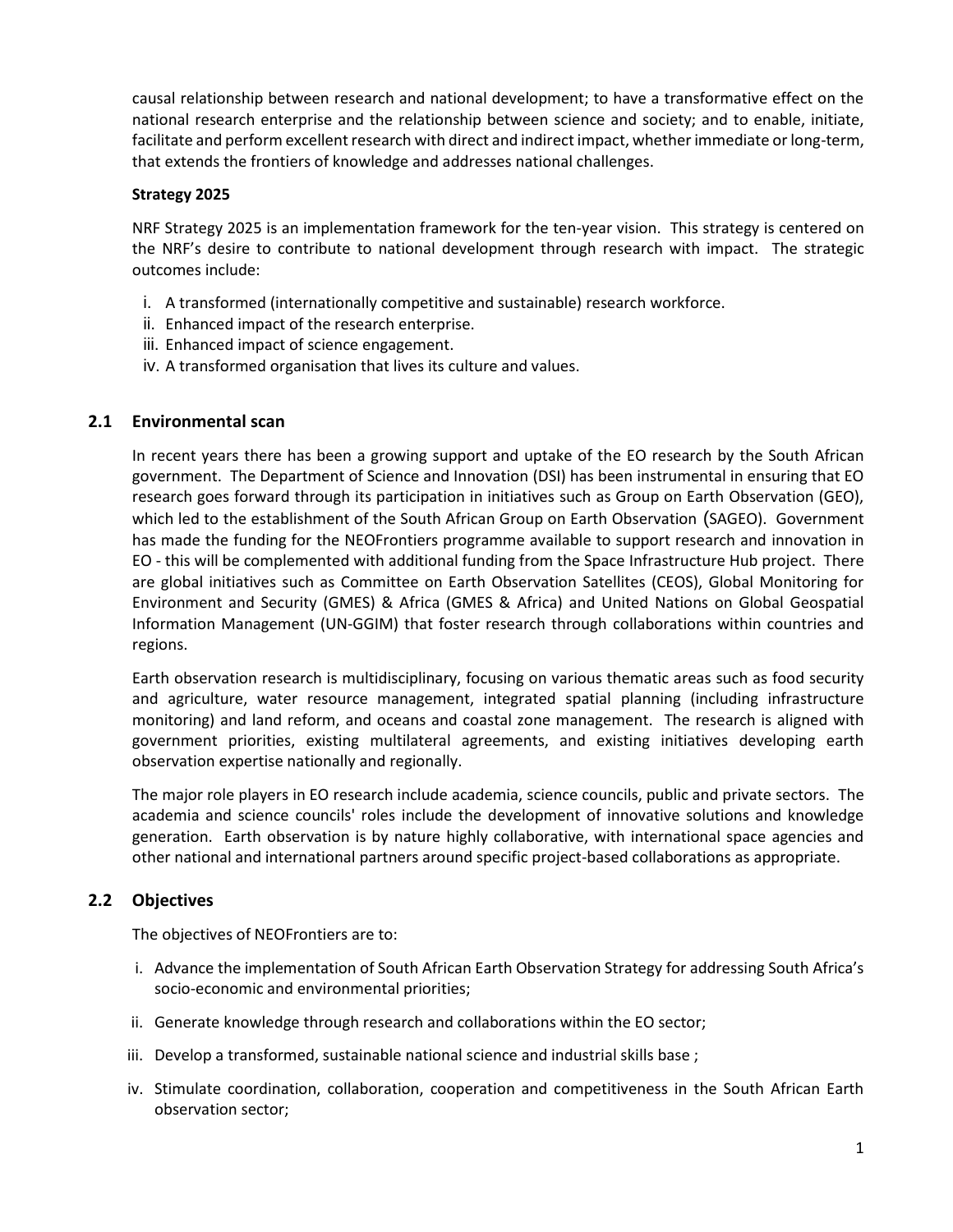- v. Stimulate the development of innovative Earth observation upstream capabilities and information services in industry;
- vi. Develop national capability to further service an African and global market; and
- vii. Effect tangible contributions to AfriGEO, GEO and CEOS and other international partnerships.

NEOFrontiers seeks to establish two mechanisms to achieve its objectives, as described above.

#### **2.3 Specific Call Details: NEOFrontiers - February 2021**

The section below provides more detail as to the nature of the work thematic areas to be supported in this specific call.

#### **NB: The Support Action SA/2020/1 and Domain Action DDA/ 2020/1 will be awarded funding from April 2021.**

**The Support Action SA/2021/1 and 2021/2 and the Domain Development Action 2021/1 will be awarded funding from January 2022.**

- **Support Action SA/2020/1:**
	- − **Focus**: Innovative Earth Observation Approaches to Sustainable Urban and Rural Development;
	- − **Addressing**: SDG 11 Sustainable Cities and Communities: Make cities and human settlements inclusive, safe, resilient and sustainable
	- − **Primary Activities and Outputs:** South Africa is rapidly urbanizing with more than 63% of its population living in urban areas and this number will rise to 70% by 2030. This will put a lot of pressure on the natural environment, services and infrastructure, calling for adequate and effective urban planning. The growth of cities also results in degradation of natural habitats, changes in species composition, cities micro-climate, energy flows and subsequently creating urban heat islands. The realization of the Human Settlements Vision 2030, on the road to 2050 requires effective and sustainable urban planning and development management, supported by adequate and up-to-date geospatial information base.
	- Earth observation technologies provide opportunity to map, monitor and inform human settlement-related dynamics, providing valuable geo-spatial information on the interaction between human activities, the built environment, natural habitats and climate. Proposals are requested to develop innovative earth observation-based approaches to improve decisionmaking for sustainable urban and rural development in South Africa. Proposals should seek to maximise the value of available earth observation data through new analytics, data fusion, quantitative knowledge addition or other innovative approaches. Proposals must use a multiproduct approach, utilising data from at least two satellite-derived product types. There must be a strong focus on high level metrics or indicators - whilst proposers have significant flexibility in choice of these metrics, there must be strong justification, demonstrated innovation and high potential impact value

Indicators should address sub themes including, but not limited to:

- Human settlements growth patterns
- Services and infrastructure
- Informal settlements
- Low cost housing
- Rural development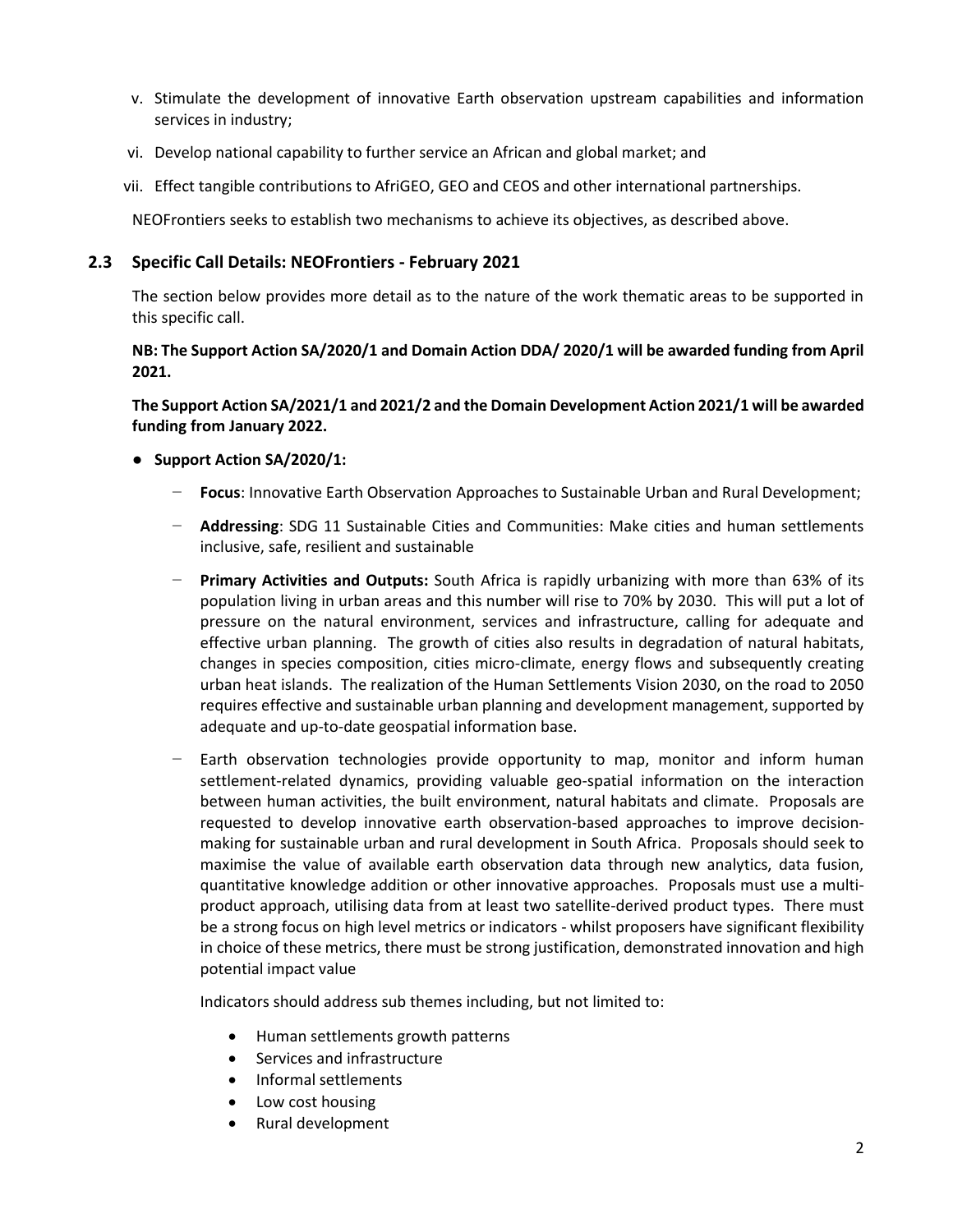- Servitude monitoring
- Urban land use
- Small businesses and stimulating commerce
- Urban metabolism
- Urban development indicators/SDG indicators

Proposals should focus on:

- I. Identification and development of key high-level indicators i.e. highly synthesized metrics based on multi-year data. Choice of indicators must be supported with strong justification, demonstrated innovation and high potential impact value.
- II. Identification of key user and stakeholder archetypes, clear elucidation of the typical use cases, proposed co-design and take-up mechanisms, and clear projected socioeconomic impact.
- III. The development of new analytics and/or artificial intelligence to deliver such indicators from the automated processing of available satellite-derived and other relevant data. Proposals must use a multi-product approach, utilising data from at least two satellite-derived product types.
- IV. Demonstrating effective application through several case study type examples, in addition to providing a clear implementation plan or prototype system to scale the capability for national coverage.
- V. The development of a prototype operational capability as output, showing clear evidence of user co-design in the development

Proposals should also demonstrate an ability to interact with municipal government through mechanisms such as the District Delivery Model.

- − **Keywords:** urban and rural development, human dynamics, human settlements, built environment
- − **Budget Considerations:** Anticipated maximum requested budget of R3 million over 2 years. A budget for one MSc student may be included in the proposal. Allocation of funding to the MSc student should be in line with the NRF Postgraduate students funding policy presented in section 4.2 below, the bursary amount is estimated at ~R200,000 per annum.

#### ● **Domain Development Action DDA/2020/1:**

- − **Focus:** Development of new High Resolution Water Quality Observation Capabilities for Coastal and Estuarine Systems
- − **Primary Activities:** Coastal ecosystem services are of national importance as they impact on food security and agriculture, human livelihoods, and trade and industry. Water quality is critical to these coastal ecosystem services, impacting upon the ability to sustainably exploit and conserve ecosystem functionality. Marine biodiversity, fisheries, tourism, infrastructure and the built environment within coastal areas have all been identified as sectors requiring specific interventions to ensure that the oceans and coastal environment continues to deliver goods and services to society. Such services include extractive resource use, abstraction and discharge, fisheries, aquaculture, and tourism. Water quality can be compromised by any combination of anthropogenic activities such as domestic and industrial wastewater, solid waste, contaminated storm water run-off, climate change – and natural phenomena such as harmful algal blooms.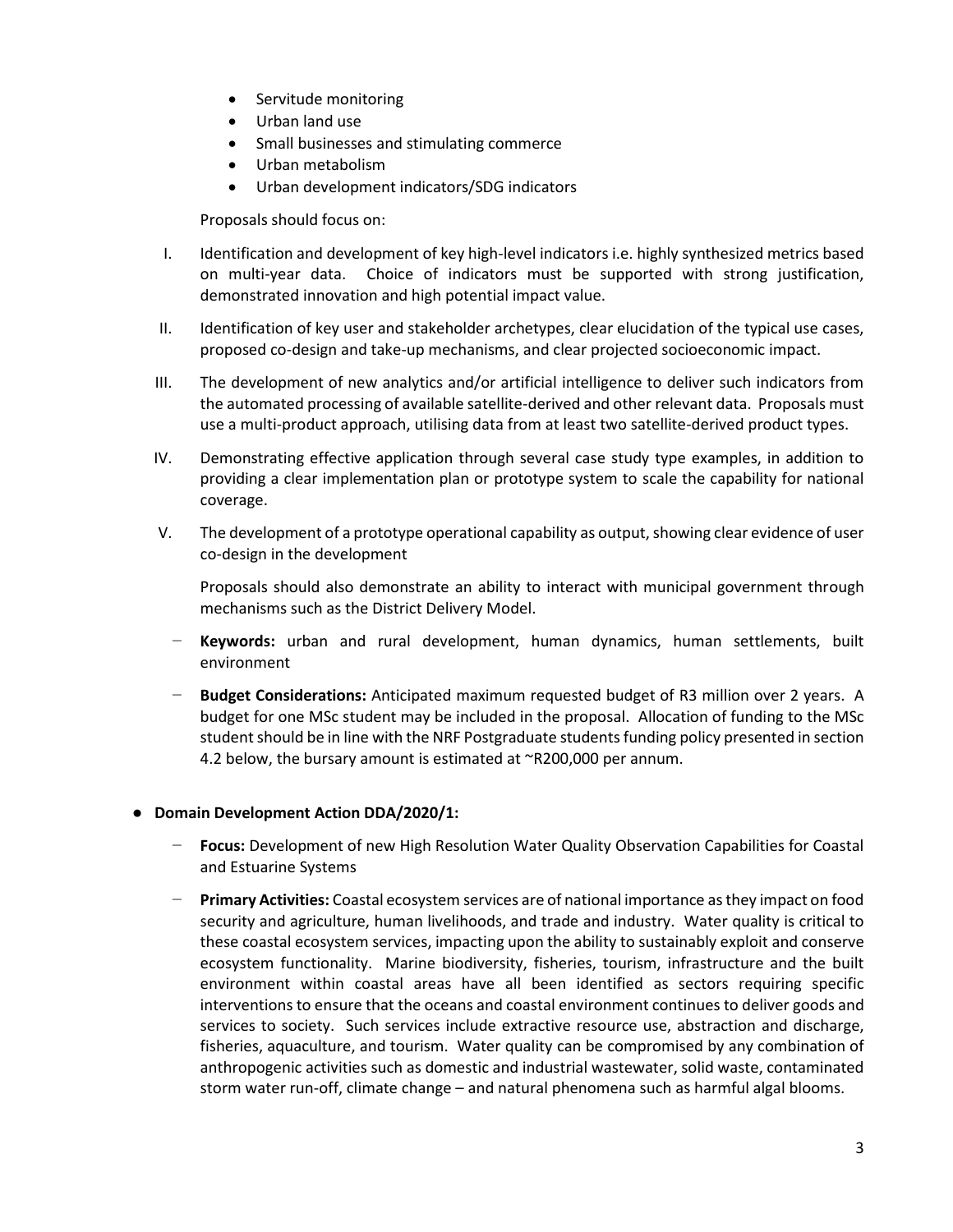In the last few years, the availability of free data from relatively high-resolution sensors ( $\leq 1$ km), such as Sentinel 2 and Sentinel 3, provided the potential to provide high-frequency water quality information on a routine basis at appropriate scales. Whilst this operational potential has been realized to some degree for South African freshwater systems, through programmes such as the Earth Observation for National Eutrophication Monitoring (EONEMP), there is currently no routine high-resolution capability for South African coastal and estuarine waters. Proposals are requested to further develop such a coastal water quality capability, as an integrated component of the Oceans and Coastal Information Management (OCIMS) project.

Proposals are requested to undertake the development of new high resolution ( $\leq 1$ km) near coastal and estuarine/embayment water quality products, based primarily on the Sentinel 2 and Sentinel 3 Full Resolution (FR) sensors. These products are expected to be integrated into the existing Oceans and Coastal Information Management System (OCIMS) Water Quality Decision Support Tool, with appropriate development of the relevant OCIMS front end. Proposals should also recognize analogue systems under development for inland water quality monitoring and seek to establish some first order synergy between the initiatives for estuarine applications. Proposals are expected to address the following issues:

- i. Identification or development of ecosystem and water-type appropriate products from Sentinel 2 and Sentinel 3 FR, most important of which are chlorophyll-a and suspended particulate matter. Such products should show some form of new or historical geophysical validation for the core products and sensors.
- ii. Development of redundant processing chains for these products, ideally using both cloud- and locally-based processing. The Digital Earth Africa platform should be utilized if appropriate, or some other cloud-based system such as the Sentinel Hub, in addition to existing OCIMS processing systems.
- iii. Development of new front-end systems for the dissemination of these products through the OCIMS Water Quality DeST, ideally using a full pan- and zoom-based system allowing multi-sensor and -resolution products.
- iv. The demonstrated use of the products and systems for high impact case studies e.g. industrial abstraction and discharge around pipelines, estuarine conservation, fisheries and aquaculture and any high conflict multi-use coastal ecosystems. Of particular importance is the ability of the system to provide a "plumes and fans" capability enabling the coastal research community to assess inter-annual riverine discharge for South African major river systems, and any water quality impacts from coastal mining.
- − **Keywords:** coastal and estuarine water quality, Sentinel 2, Sentinel 3, OCIMS
- Budget Considerations: Anticipated maximum requested budget of R6 million over 2 years. A budget for one MSc student should be included in the proposal. Allocation of funding to the MSc student should be in-line with the NRF Postgraduate students funding policy presented in section 4.2 below, the bursary amount is estimated at ~R200,000 per annum. Proposals that include supplementary non-NRF co-funding sources will be viewed favourably.

#### ● **Support Action SA/2021/1:**

- − **Focus**: Artificial Intelligence and Earth Observation: Roadmap to Establish Cross-Sector Value and Approaches;
- − **Primary Activities and Outputs:** Artificial intelligence (AI) offers significant potential to increase the value of Earth observation, in particular the ability to more fully exploit large amounts of data from new generations of satellites. These include new means of calculating geophysical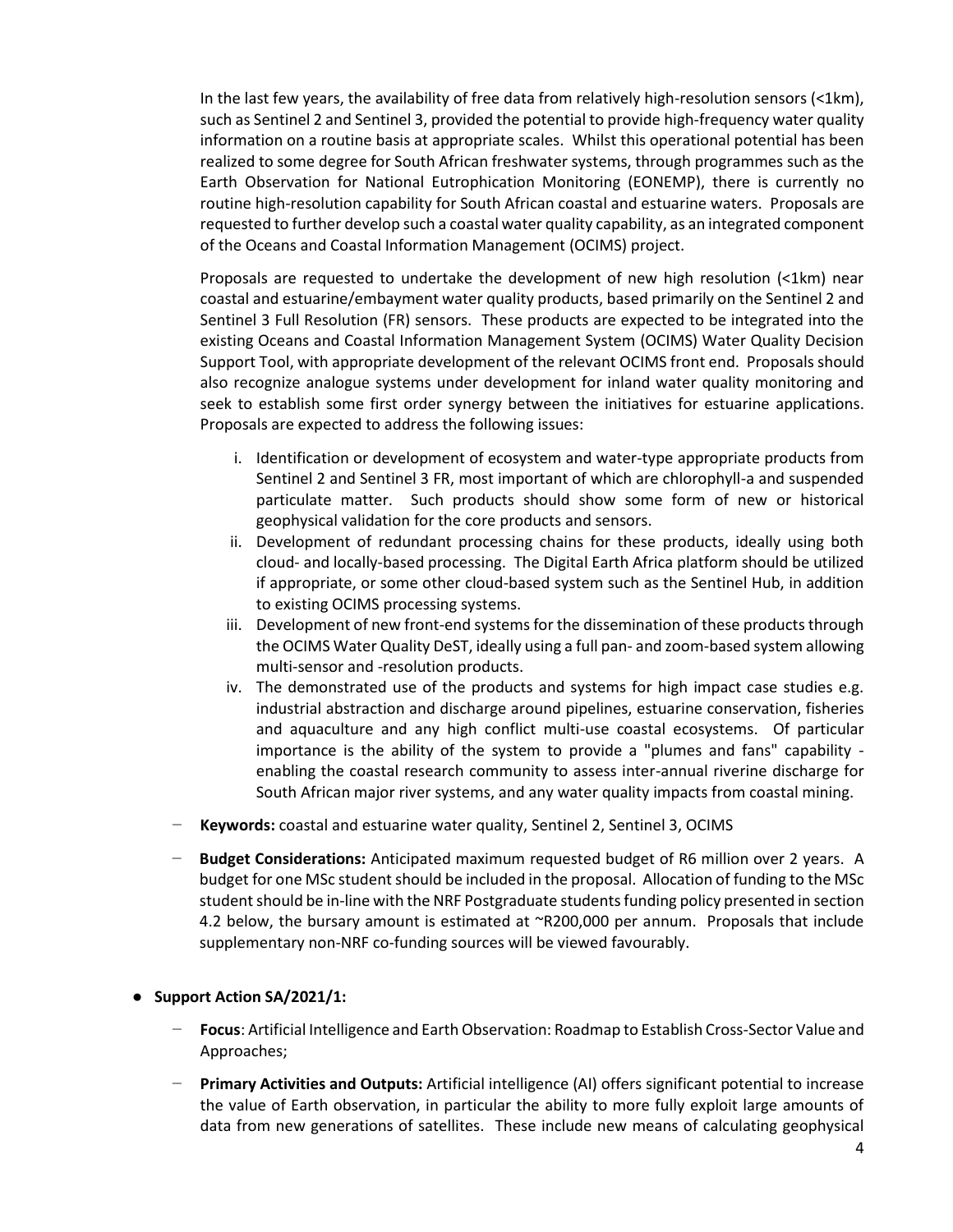parameters from satellites, and new means of handling data diversity, volume and complexity. This action will focus on fostering the relevant AI skills, knowledge and resources, enabling the South African and regional communities to more effectively use AI across the research, public and private sectors. The action should be followed by further calls in coming years to build upon the roadmap developed here. This call should enable the building of a community to allow a greatly improved capability to exploit AI, through the following roadmap activities:

- The identification of key national innovation areas and capabilities for AI and Earth Observation, and recommendations for future research focus areas. Criteria to identify these areas should include potential economic impact, the ability to substantially increase value of existing EO data streams and data sets, predictive capability, and the ability to add market-related value to new national upstream missions.
- The identification of prioritized exploratory EO activities e.g. class-based technical problems such as algorithmic and inversion approaches , classification, detection, earth systems feedback loops and causality, data fusion, predictive capabilities, autonomous systems etc
- Scoping and planning capacity building activities, including a skills and capabilities needs analysis; identifying software and training resources and needs; identifying and enabling open data sets for application; challenges and hackathons
- Scoping, planning and preliminary community building actions, including: community workshops bringing together the EO and AI research communities; establishing regular high value forum type events; establishing international communities of collaboration; fostering dialogue and investment opportunities with the private sector; providing recommendations around startup, accelerator, incubator type activities.
- The identification of demonstration activities, e.g. value chain examples used to demonstrate potential value. These could include agricultural applications such as smart farming; human dynamics such as settlements and urban dynamics; and marine applications such as predictive ecosystem state capabilities for fishing support.
- Key outputs should include a project website; a report with a series of recommendations as above; a position paper-type publication in peer-reviewed media; synthesis of a series of community engagements.
- − **Keywords:** Artificial Intelligence, Machine Learning, Deep learning, Data fusion, Data mining
- Budget Considerations: Anticipated maximum requested budget of R1 million over 1 year. Proposed budget should have a minimum of 20% allocated to running costs and clearly elucidate budget allocations for staff, consultations and stakeholder engagements.

#### **Support Action SA/2021/2:**

− **Focus:** Earth Observation and Disruptive Economics: Developing Smart Tools for Value Enhancement for Small Scale Food Production

#### − **Primary Activities and Outputs** :

Monitoring agricultural activity relies on the availability of accurate and consistent information from diverse sources including EO services. The EO products enable early detection of risks and frequent and consistent monitoring of the condition and health of agricultural production systems, such as field crops and other vegetation resources (e.g. grazing and browse material for livestock production). Providing small-scale farmers with mobile smart solutions through EO derived predictive information, presented in appropriate forms, would result in enhanced and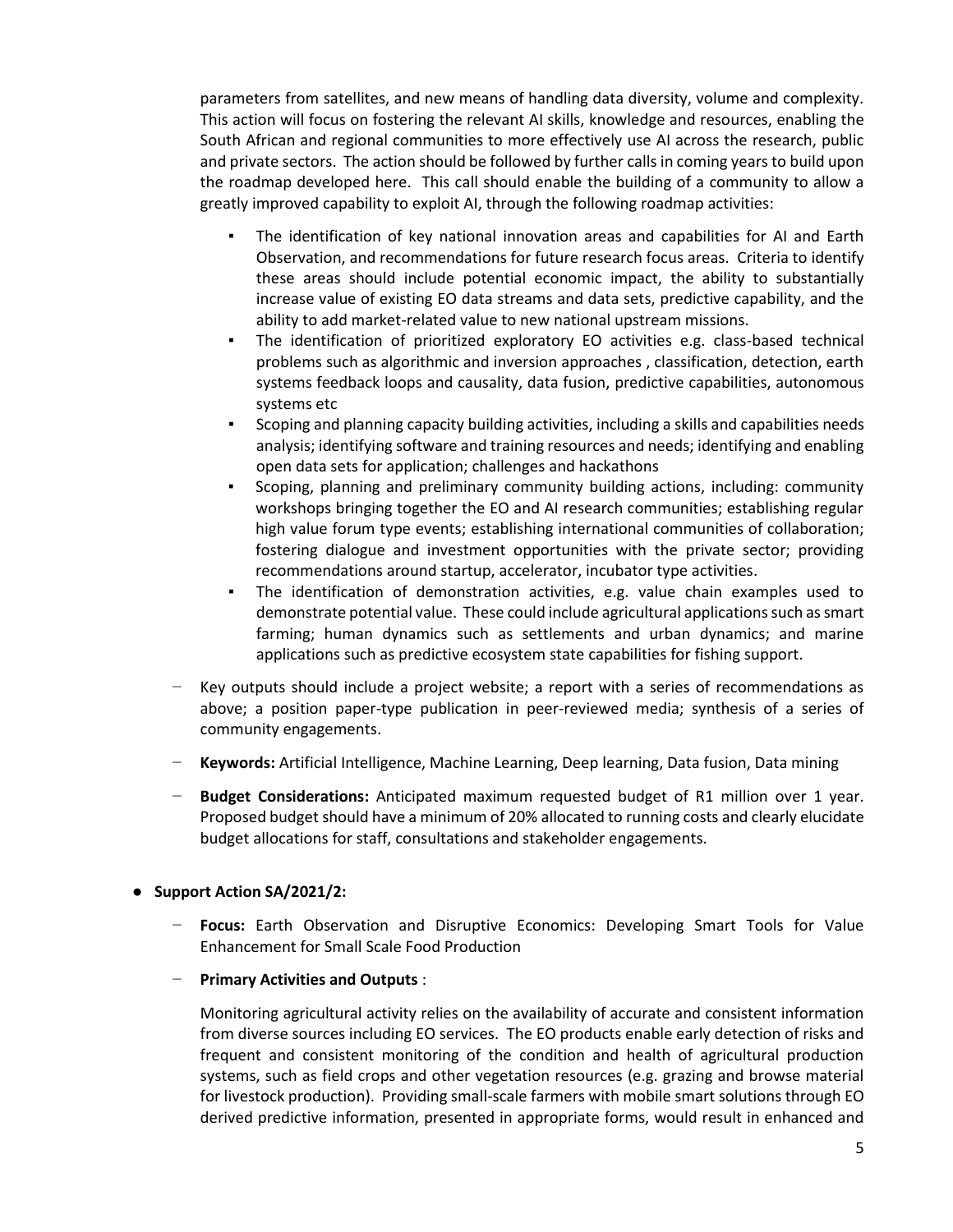more consistent production, reduced exposure to risk, and an enhanced ability to enter largerscale supply chains and exploit financial support.

The call focuses on eliciting, collection, optimisation and evaluation of the user requirements for the development of an EO-based mobile application. These user requirements should be quantitatively synthesised using the Reference Model for Open Distributed Processing (RM-ODP) or a similar justified analogue model. This call will focus only on the user interaction layer i.e. the enterprise (What for? Why? Who? When?) and the information (What is it about? How is it interpreted?) viewpoints. These requirements should include user archetypes, typical functional requirements, typical interfaces and other relevant information. These requirements should therefore address both content (what) and presentation (how), and include case study narratives around a variety of decision-making scenarios. These requirements will then be used in a further call for app development.

There has already been considerable development of appropriate open agricultural EO products, e.g. from GEOGLAM, Cropwatch, ARC-Umlindi, Agriculture Marketing Information System (AMIS), AgriCultural Systems with the support of Remote Sensing (AfriCultuRes) and others. User co-designed systems are required to fully optimise, deliver and realise impact at the farm level using these science products as a starting point. The focus of this call is on deriving, testing and optimising the quantitative user requirements necessary to further develop operational appbased systems, primarily targeted at small scale farmers. These requirements should address both content, context and presentation around visually optimized open EO and predictive products; market, supply chain and financial information; and other information as deemed relevant. The requirements should include, but not limited to, user needs and various capability aspects of the mobile application. A key mechanism in the proposed response should be the creation and use of a social media-based preliminary operational system for pilot user communities. These pilot communities should be explicitly chosen to reflect several crop and agricultural use types, and at least one user engagement workshop per annum and per community is required. Please note: the call does not envisage the development of an app at this stage, but seeks to gather the requirements needed for full-scale app development. The meaning/role of disruptive economics in the transformation of small-scale farmers to becoming more productive should also be considered. Key outputs should include:

- Defined small scale farmer user requirements for deriving value from open EO and other product types, relating to productivity, risk management, and potential market value. Requirements for predictive products, even if hypothetical, should also be defined. These requirements should be structured within the RM-ODP model (as above), address both content (what) and presentation (how), and include case study narratives around a variety of decision-making scenarios.
- A preliminary operational decision support system, specifically to test and optimise product content and context, based on broadly available social media platforms. This system should be deployed for at least six months with several pilot user communities, with resultant synthesis, optimization and recommendations.
- User engagement workshop syntheses delivered online and providing a short, visual, easily understood summary of engagements with small-scale stakeholders.
- − **Keywords:** Earth Observation; Agriculture; Small-scale Farmers; Smart Farming; App development
- − **Budget Considerations:** An amount of R2 milion is budgeted by NEOFrontiers for SA/2021/2 over 2 years. Proposed budget should have a minimum of 15% of the grant allocated to running costs. Unlike the majority of the NRF-managed instruments, this funding instrument will provide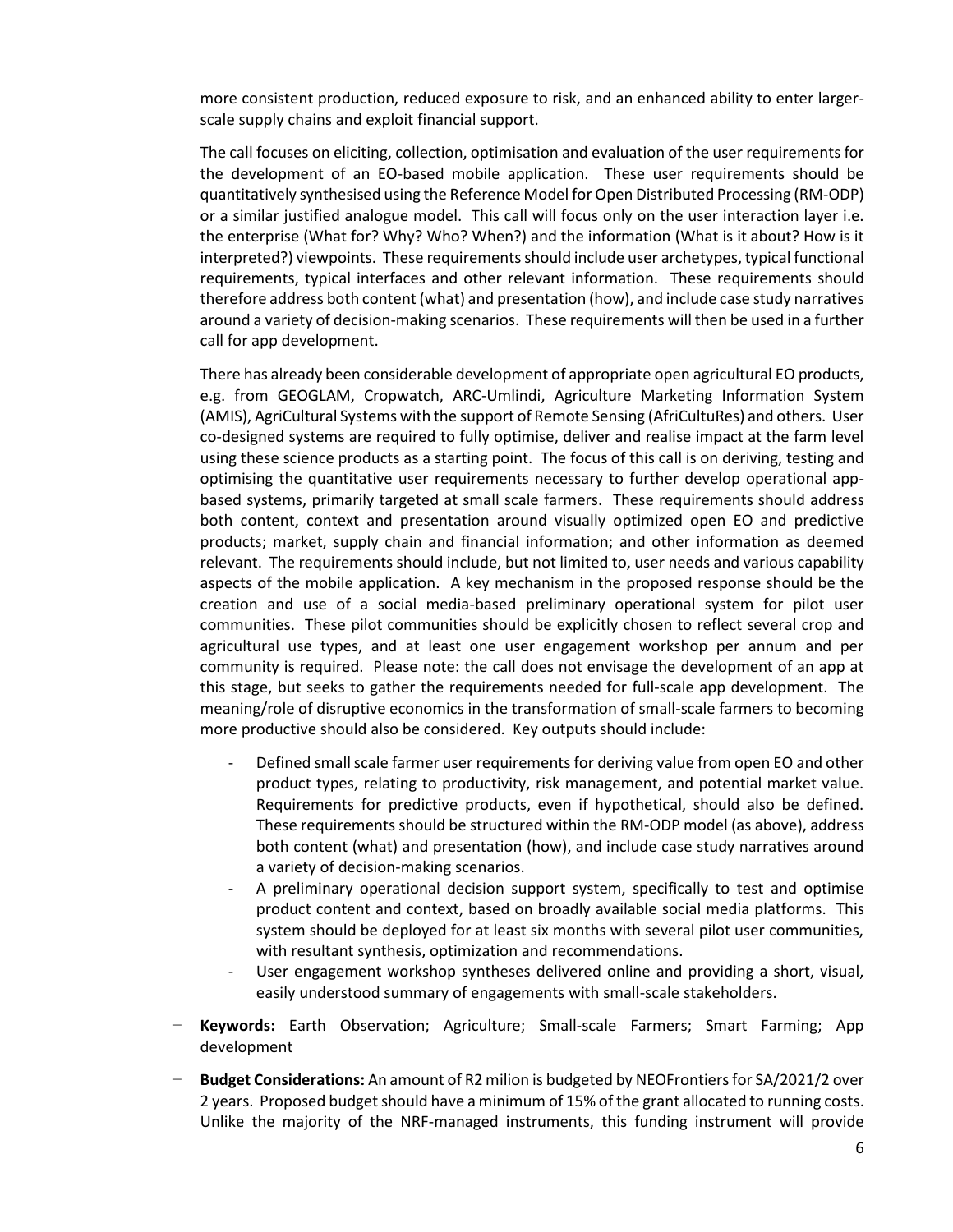funding for staff, consultancies and stakeholder engagement, as appropriate. Therefore, **clear motivation for cost of staff, consultations and stakeholder engagements is required**. A budget for one MSc student may be included in the proposal. Allocation of funding to the MSc student should be in-line with the NRF Postgraduate student funding policy presented in section 4.2 below. The bursary amount is estimated at ~R200,000 per annum. Proposals that include supplementary non-NRF co-funding sources will be viewed favourably.

#### **Domain Development Action DDA/2021/1:**

- − **Focus:** Development of New Hyperspectral Capabilities across Terrestrial, Aquatic and Atmospheric Domains
- − **Primary Activities:** SANSA seeks to establish improved national capabilities to exploit future space-based hyperspectral sensors and missions. The initial focus will be on terrestrial vegetation (including agriculture), coastal and inland water quality, and atmospheric applications, with a strong emphasis on optical and radiative transfer modelling. There is potential for collaboration with the NASA Surface Biology and Geology and NASA Bioscape projects, including participation in 2022 NASA multi-sensor overflights in South Africa. Proposals should seek to broadly address the following: better quantitative understanding of hyperspectral signal variability; comparative analyses of hyper- over multi-spectral in extracting value; assessing optimal hyperspectral sensor configurations; addressing critical challenges in atmospheric correction and inversion; developing technology demonstrators for enhancing the scientific readiness levels (SRL) of future hyperspectral missions . Proposals should focus on the following key areas:
	- i. The construction of published and publicly available domain-specific very large synthetic data sets, for the purposes of signal and sensor needs analyses, and development/training of atmospheric correction and geophysical algorithms;
	- ii. The use and development of available or emergent ground-/water-based observation systems to provide hyperspectral and geophysical **validation** data across the three domains;
	- iii. Comparative analyses of hyper-vs multi-spectral signal value, including the assessment of spectrally dense methods only available through hyperspectral data, e.g. derivative analyses requiring spectrally contiguous data at < 10nm spectral resolution. Analyses of signal value across range of key target and sensor characteristics such as spectral resolution and Signal to Noise Ratio (SNR). Addressing the critical issues of atmospheric correction and hyperspectral inversion, ideally through comparative techniques that include the use of machine learning/artificial intelligence.
	- iv. Supporting the NASA Bioscape 2022/2023 planned Western Cape overflight programmes through dedicated field campaigns and scientific exploitation of results

Note that any proposed validation systems should be based largely around the existing infrastructure.

Key outputs should include:

-publications and reports.

-at least two technology demonstrators: publicly available, published and documented large synthetic data sets; and candidate atmospheric correction and appropriate geophysical algorithms for top-of-atmosphere application across the three domains.

-Science engagement outputs, such as workshop/event/conference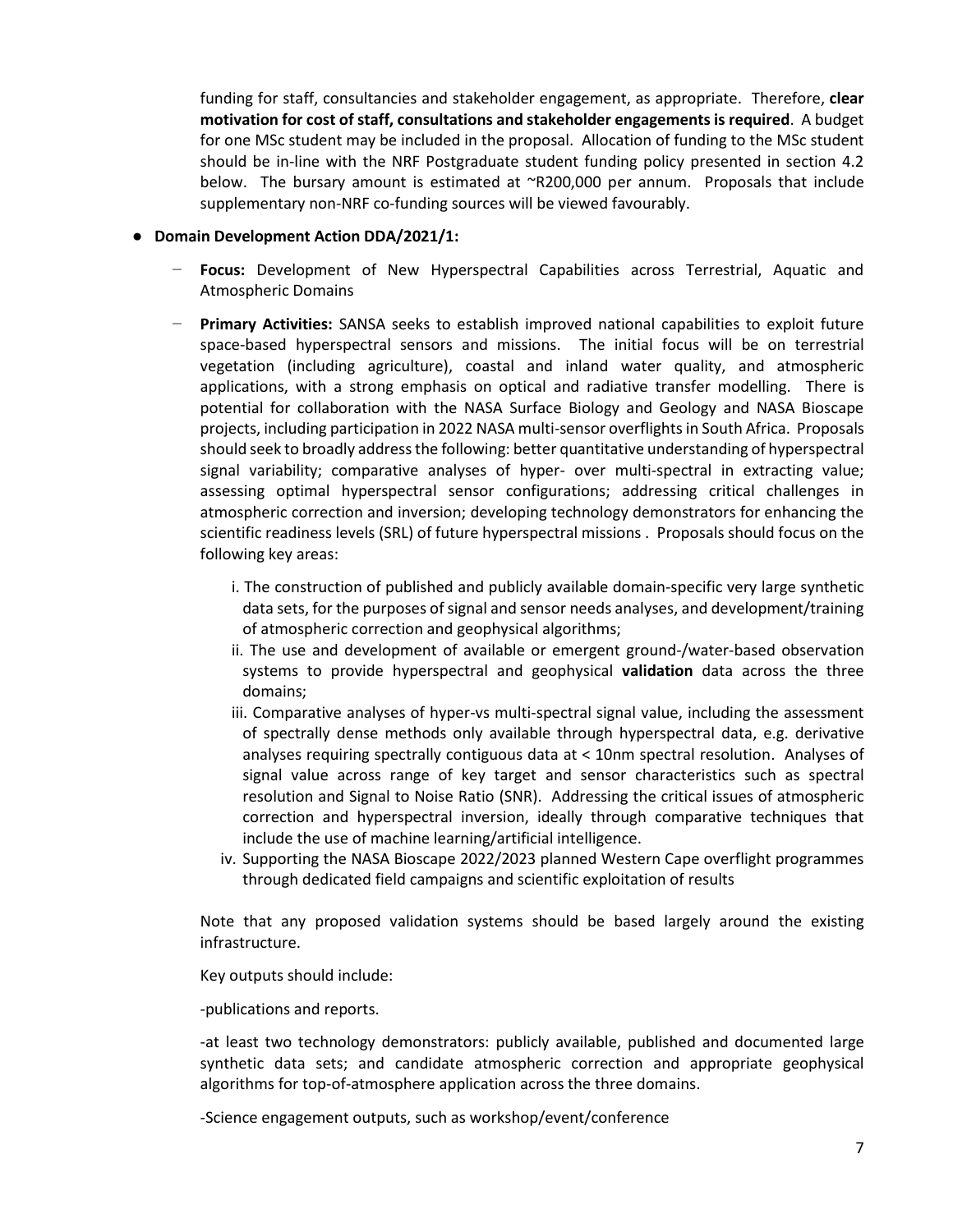- − **Keywords:** Hyperspectral signal analysis, radiative transfer modelling, synthetic data sets, validation
- − **Budget Considerations:** Anticipated maximum requested budget of R9 million over 3 years. Maximum of 35% of the grant may be allocated to salaries/research assistant/consultant. Proposals should include a budget for two PhD students. Proposals that include supplementary non-NRF co-funding sources will be viewed favourably.

#### **2.4 Management of the funding instrument**

A steering committee consisting of SANSA and NRF management will provide oversight to the NEOFrontiers funding instrument. As stipulated in the Memorandum of Agreement (MoA) between SANSA and the NRF, SANSA will provide strategic direction and avail funding for NEOFrontiers projects. The NRF will manage NEOFrontiers in accordance with existing policies and processes of the NRF and inline with its organisational structural and matrix system.

The NRF will manage the NEOFrontiers funding instrument through its various directorates. The strategic direction and outcomes of the funding instrument are managed by the Knowledge Advancement and Support (KAS) Directorate. The Reviews and Evaluation (RE) Directorate is responsible for the review processes up to the recommendations of grant awards. The Grants Management and Systems Administration (GMSA) Directorate's responsibilities include posting of the research call, communicating funding decisions, disbursement of grant funds, and ensuring adherence to the conditions of the grant.

#### **2.5 Financing support**

NEOFrontiers is funded through SANSA, and funding will be distributed as follows:

- For the SA/2020/1 and DDA/2020/1 the total funding will be limited to R9 million. It is envisaged that one Support Action project with a maximum amount of R1.5 million per annum over two years and a Domain Development Action project with a maximum of R3 million per annum over two years will be funded.
- For the SA 2021/1 and SA 2021/2 and DDA/2021 the total funding will be limited to R12 million. It is envisaged that two Support Action projects with a maximum amount of R2 million per annum and a Domain Development Action project with a maximum of R3 million per annum over three years will be funded from 2021/22.

#### **2.6 Key stakeholders**

The intended beneficiaries for this call are Tertiary Education Institutions, Science Councils, South African Private Sector companies and small medium and micro enterprises(SMMEs), and Non-Profit Organisations working in the relevant domain areas, and these must have legal presence in South Africa. Intended nonfunded participating beneficiaries also include Government Departments and their Agencies. It should be noted that only public research institution can submit applications to the NRF.

Partnership between these entities is encouraged through collaborative consortia. The partnerships are expected to proceed in a manner that is culturally sensitive, relevant, respectful, responsive, equitable and reciprocal, with regard to the understandings and benefits shared between the research partners. It must be noted that subcontractors that provide service at a cost to the project are not viewed as partners as they are expected to benefit financially from the project.

Criteria defining the partners:

Must be making a clearly defined contribution or end beneficiary of the project.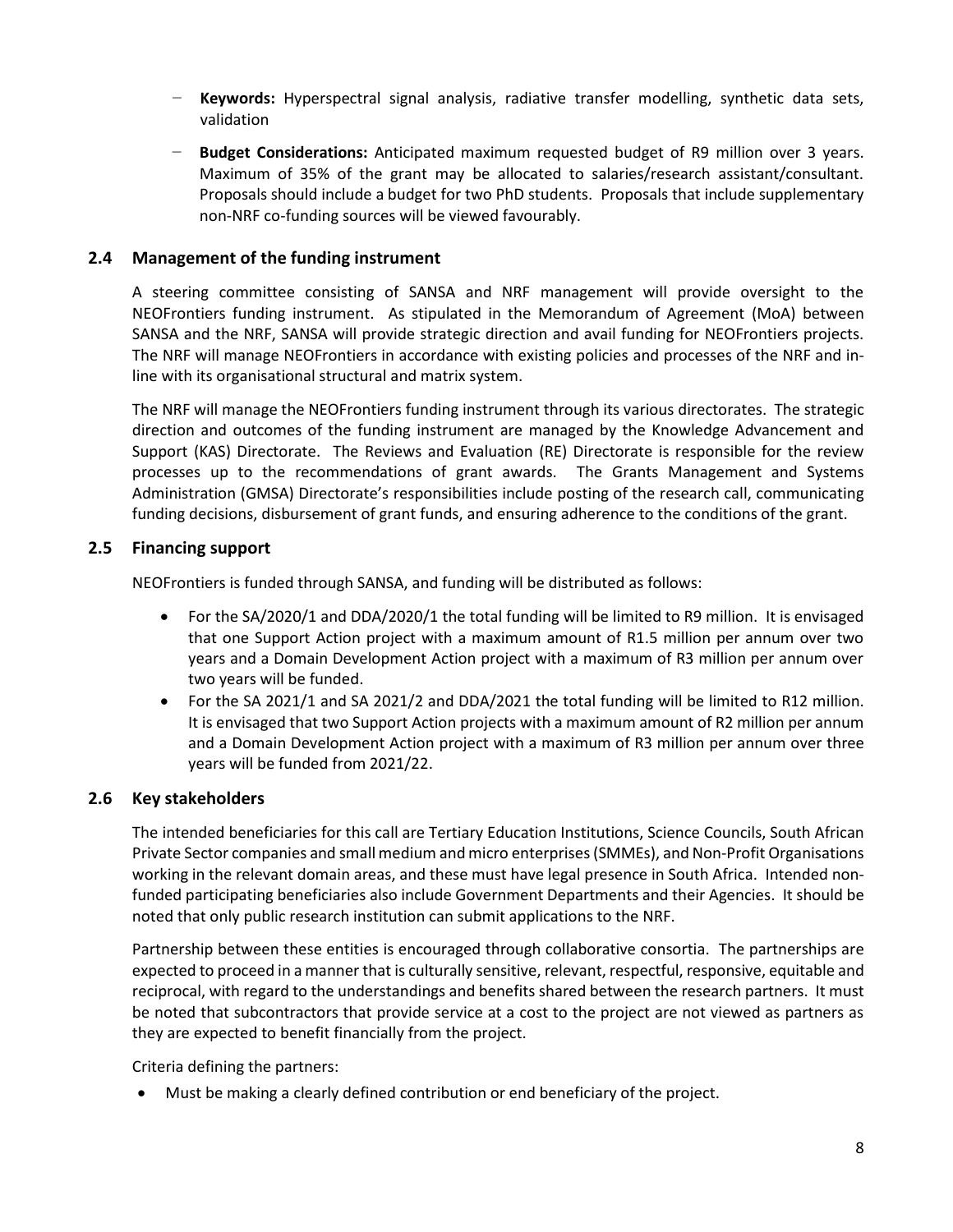- Firms/companies or Non-profit Organisations, do not have to register on the NRF grant recipient database in order to participate.
- Must be South African or at least having a legal presence in South Africa.

## **3** *MODUS OPERANDI*

### **3.1 Call for proposals**

Proposals will be submitted by researchers and experts based and or affiliated with public research institutions that are registered in the NRF grant recipient database. All proposals are expected to include, as consortia members, some combination of at least three of the following: government departments (non-funded), Tertiary Education Institutions, Science Councils, and Private Sector companies and SMMEs or Non-profit Organisations working in the relevant domains. Proposals that include representation from the private sector will be viewed advantageously.

#### **All application materials must be submitted electronically via the NRF Online Submission System at [https://nrfsubmission.nrf.ac.za](https://nrfsubmission.nrf.ac.za/)**

All applications **must** be endorsed by the research office/designated authority of the applicant's institution before submission to the NRF. It is the responsibility of each applicant to familiarise him/herself with the **internal closing dates**, set by his/her institution in order to meet the NRF closing date included in the "General Application Guide 2022".

## **3.2 Eligibility**

- Applicant or the Principal Investigator (PI) must have a minimum of 5 years' experience in research with a record of research outputs and, where relevant, supervision of students;
- Full-time or contracted employees at a South African public research institution (Science Councils, University or Museums)**;**
- Contractual employees must demonstrate that their appointment at the South African institution is for (at least) the duration of the project applied for; and
- Other stakeholders/entities/organisations indicated in section 2.6 above may be Co-investigators and are not allowed to submit the application by themselves.

## **3.3 Proposal requirements**

This guide is aligned to the application template on the NRF Online Submission System, and reflects in the scorecard presented in **Annexure 1**. The proposal must clearly present:

- all of the requirements of the specific call that is being responded to, in addition to the objectives of NEOFrontiers programme presented above;
- proposed rationale, approaches and methodology;
- work plans must demonstrate scientific, logistical, technical and financial feasibility;
- the impact of the research on knowledge production and relation of its outcomes on delivering government policies and strategies must be clearly articulated;
- how the research outcomes will address transformation including equity.
- the roles, deliverables and budget allocation for each consortia partner and work package.
- a commitment to transformation through the make-up of their team members.
- user and stakeholder consultation and co-design process where appropriate.
- a draft consortium agreement as guided in the partnership section.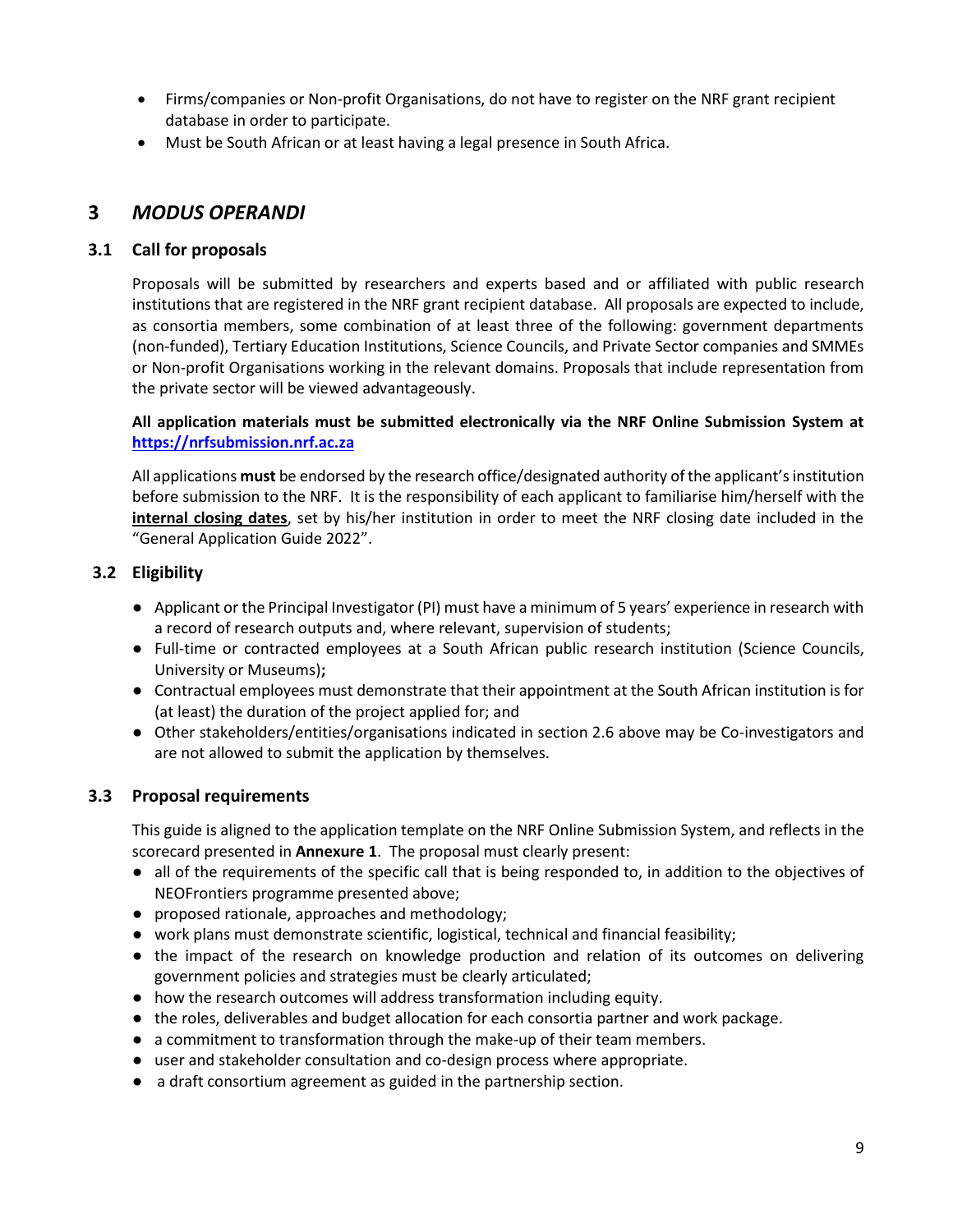#### **3.4 Application assessment**

The assessment of applications will be guided by a Panel Assessment Scorecard **(see Annexure 1)**, and Proposal Grading **(see Annexure 2)**. Proposals submitted by applicants for grant funding through NEOFrontiers funding instrument will be reviewed via a one-phase process. No postal reviews will be conducted for this call.

#### ● **Panel-peer review**

The adjudication panel will be broadly constituted to include senior specialists in the relevant fields, selected based both on their respective knowledge fields, their research standing, and/or their experience in relevant earth observation value-chain analysis and capability development. The panel meeting will be held at a central location or by way of tele- or video-conferencing. Panel members will deliberate on submitted written reviews and will be expected to offer their own expert opinions.

**NB: Applicants must ensure that their Curriculum Vitae are updated on the NRF Online Submission System at [https://nrfsubmission.nrf.ac.za.](https://nrfsubmission.nrf.ac.za/)**

**These Curriculum Vitae are used in the assessment processes, and incomplete or outdated inputs will jeopardise the application.**

#### **3.5 Rules of participation**

ONE application per Lead institution may be submitted to this call. However, the Lead institution may participate either as a co-investigator or collaborator in more than one project. Students, technical and support staff are NOT eligible to apply as leads.

#### **a) Principal Investigator**

The principal investigator (i.e. the main applicant) must be an active researcher who takes intellectual responsibility for the project, its conception, any strategic decisions required in its pursuit, and the communication of results. The PI must have the capacity to make a serious commitment to the project and cannot assume the role of a supplier of resources for work that will largely be placed in the hands of others. The PI will take responsibility for the management and administration of resources allocated to the grant award, and for the meeting of reporting requirements. In order to align with government regulations, funding preference will be made to South African citizens and permanent residents.

#### **The research team may also include:**

#### **b) Co-investigators**

A co-investigator is an active researcher or specialist who provides significant commitment, intellectual input and relevant expertise into the design and implementation of the research application. The coinvestigator will be involved in all or at least some well-defined research activities within the scope of the application. Only South Africa-based co-investigators will be eligible for funding in successful grant applications. Private Sector Companies and Non-profit Organisations can also be considered as coinvestigators.

#### **It is important to note that students, technical and support staff DO NOT qualify as co-investigators**

#### **c) Collaborators**

These individuals or groups make a relatively small, but meaningful contribution to the research endeavours outlined in the application, but do not participate in the research design. They are not considered a part of the core research team, and are not eligible to directly receive NEOFrontiers funds,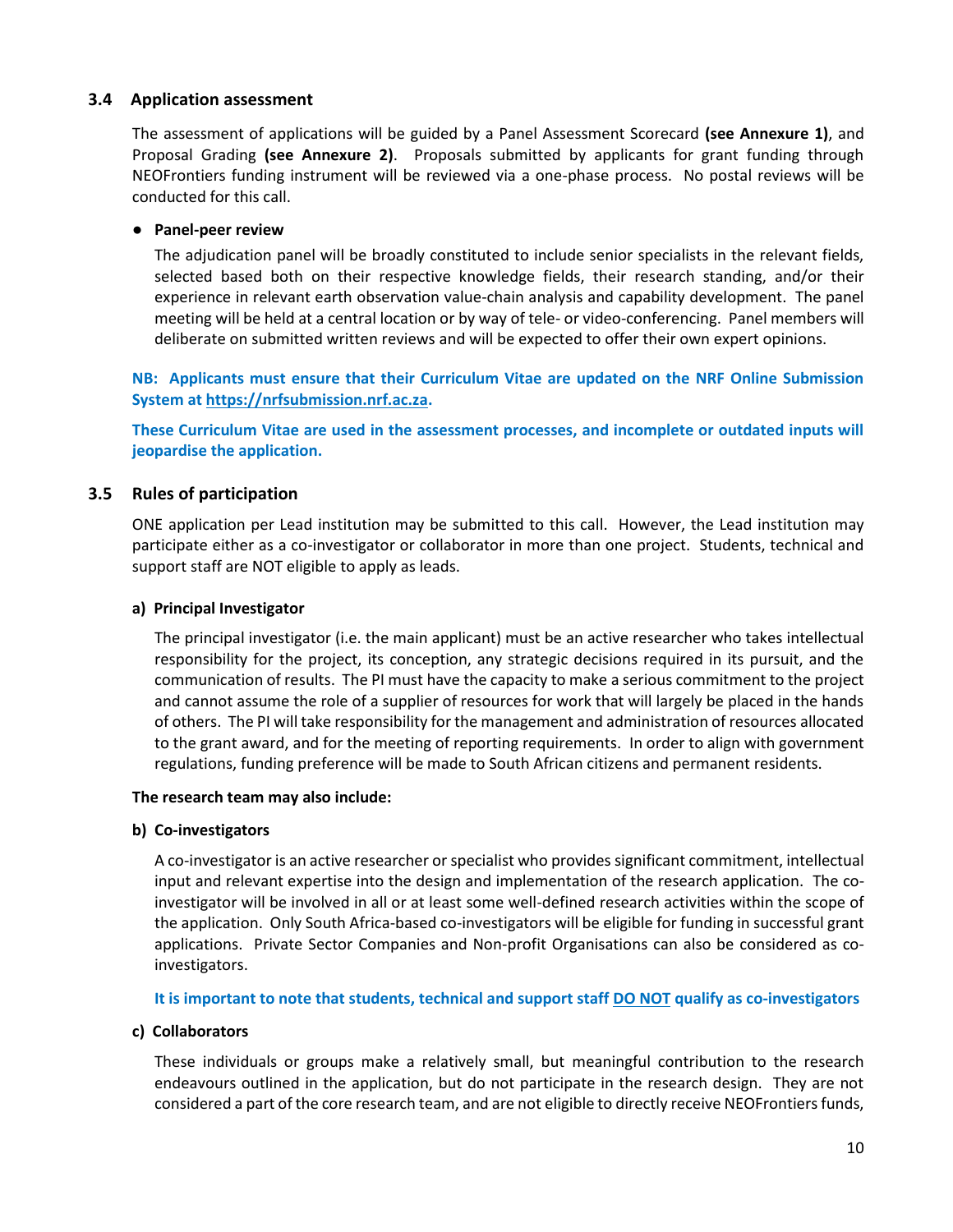but may have appropriate costs covered by the lead and funding recipient. Government departments, who are not eligible to directly receive funding, will be identified as collaborators.

#### **3.6 Consortium Agreements**

The Lead institution is responsible for initiating the consortia agreement. A draft of the consortium agreement must form part of the documents submitted with the proposal and should be congruent with the roles, responsibilities and budget indicated in the proposal. The agreement has to be drafted in a spirit of equity, and must have details regarding rights (such as copyright, publications, intellectual property etc. of products or other developments in the project), knowledge utilisation, as well as affairs such as payments, progress and final reports, and confidentiality. The agreement furthermore details conditions and arrangements of governance of the consortium (to the extent that it gives sufficient guarantee for effective collaboration), finances, and if applicable, basic knowledge to be contributed, liability, disputes, and information sharing within the consortium. The lead and funding recipient will be expected to submit a finalised consortia agreement within 3 months after the award has been allocated.

#### **3.7 Data management and use**

A data management Plan (DMP) is a formal document that is required to be included as part of the application and that describes the data you expect to acquire or generate during the course of a research project, how you will manage, describe, analyse, and store those data, and what mechanisms (including digital data storage) you will use at the end of your project to share and preserve your data. Research data sharing that underlies the findings reported in a journal article/conference paper/thesis as set out in the NRF Open Access Statement.

The findings reported in a journal article or conference paper should be deposited in accordance with the NRF Open Access Statement. It is acknowledged that some data generated are more sensitive than others. Before initiating the research, it is the grantholder's responsibility to consider the following: confidentiality, ethics, security and copyright. Possible data sharing challenges should be considered in the DMP with solutions to optimise data sharing.

Researchers should note that publicly-funded research data should be in the public domain, with free and open access, by default. Collaborators and co-investigators in the research project should be informed by the applicant that due to public funding and funder mandate, one is expected to share research data as openly as possible. The Data Management Plan should indicate which data will be shared. If (some) research data is to be restricted, an appropriate statement in the DMP and subsequent publication should explain why access to data is restricted. The National Research Foundation has adopted and is given permission to use the DCC Checklist for Data Management Plan, and this can be used as a guide for developing the contract of the contract of the contract of  $\mathsf{DMP}.$ 

*[\(http://www.dcc.ac.uk/sites/default/files/documents/resource/DMP/DMP\\_Checklist\\_2013.pdf](http://www.dcc.ac.uk/sites/default/files/documents/resource/DMP/DMP_Checklist_2013.pd))*

#### **3.8 Science Engagement**

SANSA supports science engagement through its coordination and implementation of the Department of Science and Innovation's Engagement strategy. The strategy embraces a broad understanding of science, encompassing systematic knowledge spanning natural and physical sciences, engineering sciences, medical sciences, agricultural sciences, mathematics, social sciences and humanities, technology, all aspects of the innovation chain and indigenous knowledge. Within this context, science engagement refers to activities, events, or interactions characterised by mutual learning and dialogue among people of varied backgrounds, scientific expertise and life experiences, who articulate and discuss their perspectives, ideas, knowledge and values. Science engagement is an overarching term for all aspects of public engagement with science, science awareness, science education, science communication and science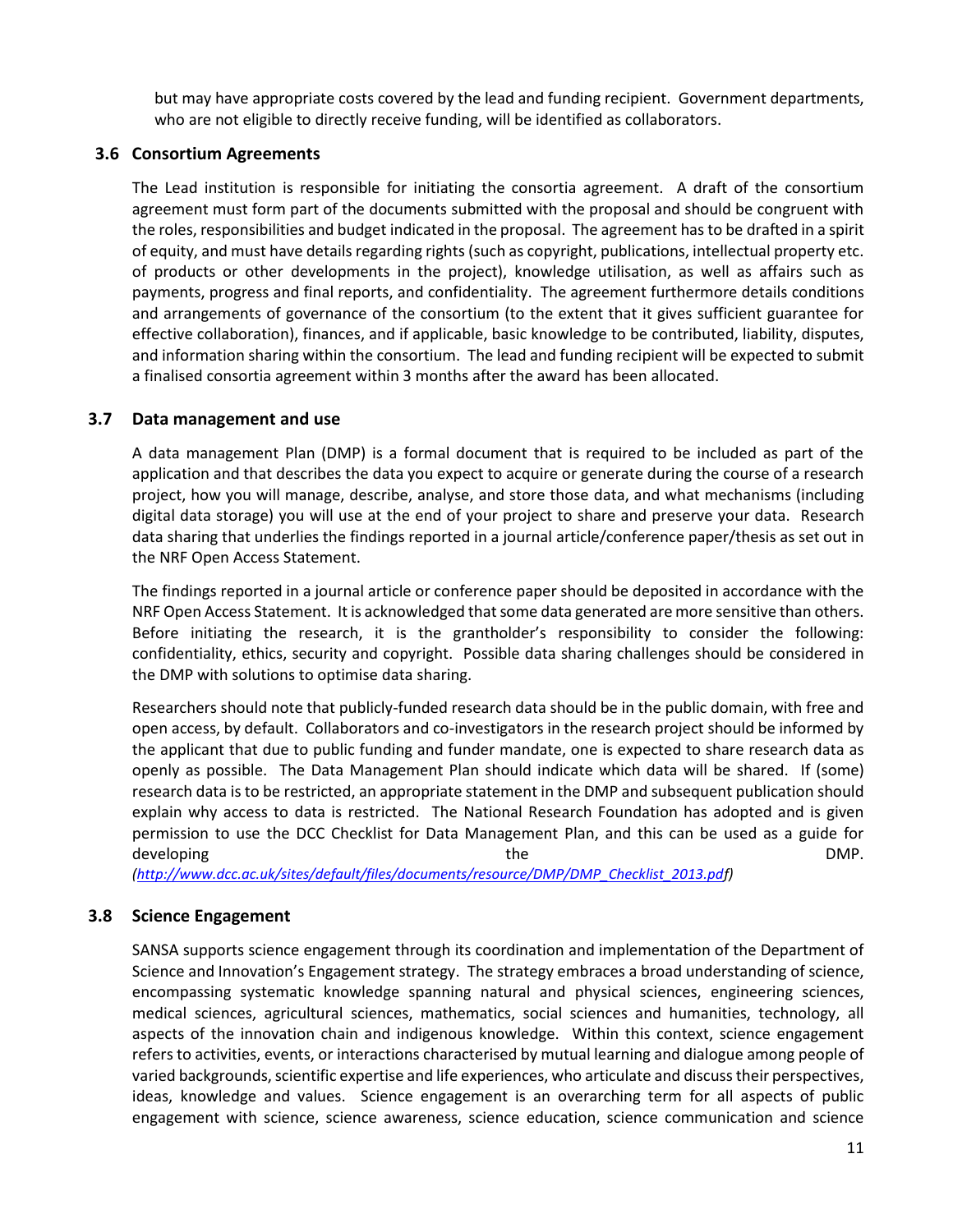outreach, which aim to develop and benefit individuals and society. Researchers funded through the NEOFrontiers programme are required to contribute to science engagement and report the related outputs in their project's Progress Report. It is therefore critical for the applicant to include information in their proposal on how they will address the area of science engagement.

#### **3.9 Ethical Clearance**

It is the responsibility of the grantholder, in conjunction with the institution, to ensure that all research activities carried out in or outside South Africa comply with the laws and regulations of South Africa and/or the foreign country in which the research activities are conducted. These include all human and animal subjects, copyright and intellectual property protection, and other regulations or laws, as appropriate. A research ethics committee must review and approve the ethical and academic rigor of all research prior to the commencement of the research and acceptance of the grant.

The awarded amount will not be released for payment if a copy of the required ethical clearance certificate, as indicated in the application, is not attached to the Conditions of Grant.

Please also refer to the "Statement on Ethical Research and Scholarly Publishing Practices" on the NRF website at [https://www.nrf.ac.za/media-room/news/statement-ethical-research-and-scholarly](https://www.nrf.ac.za/media-room/news/statement-ethical-research-and-scholarly-publishing-practices)[publishing-practices.](https://www.nrf.ac.za/media-room/news/statement-ethical-research-and-scholarly-publishing-practices)

## **4 FINANCIALS**

The grants of this funding instrument are to be primarily used for **research and development** and for the development of associated human resources under the auspices of the NRF standard grant and finance policies. However, unlike the majority of the NRF managed instruments, this funding instrument will provide funding for staff, consultancies and stakeholder engagement, as appropriate. Therefore, **clear motivation for cost of staff, consultations and stakeholder engagements is required**. Funds will be released upon acceptance and signing of the conditions of grant, both by the applicant and his/her employing institution. These grants will fall under the NRF audit requirements of beneficiary institutions.

Additional funding support to cater for disability will be allocated to people with disabilities as specified in the Code of Good Practice on Employment of People with Disabilities as in the Employment Equity Act No 55 of 1998.

#### **4.1 Funding ranges**

Successful applications will receive funding that accommodates the following budget items:

#### **a) Research-related operating costs**

These costs include materials and supplies, travel (including conferences) and subsistence, equipment and research/technical/*ad hoc* assistance/salaries. These costs should be justified and commensurate with the planned outputs, as they will be assessed on this basis. The amount awarded within this framework can be used at the discretion of the applicant**.** 

#### Materials and Supplies

Generally, the NRF does not provide financial support for:

Basic office equipment including computers and consumables unless the computer is required for the research itself.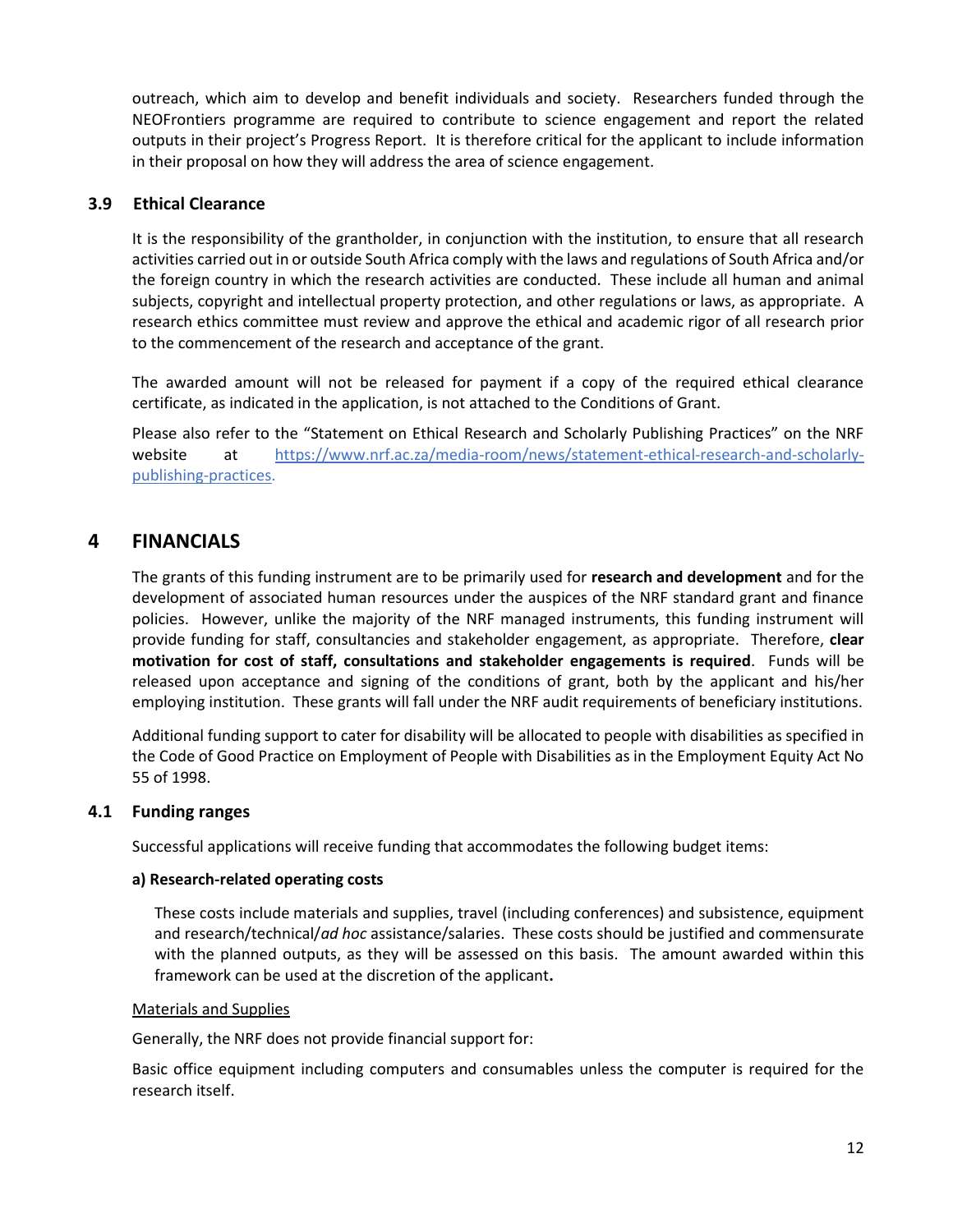- Basic office stationery, photocopying costs, printing costs unless these items form part of the research tools.
- Journal publication costs, journal subscription costs and book costs.
- Telephone, fax and internet costs.

#### Travel and subsistence

- International conference attendance: This should be motivated clearly and consideration of other travel budget requirements presented below must be made, and must not exceed the limit presented in Table 1 below.
- International visits: These will be considered on a case by case basis. Such visits must be integral to the research plan and strong motivations should accompany these requests. Realistic funding allocations will be based on the requested activities. Only outgoing visits will be considered depending on the availability of funding.
- Local conference attendance: The applicant should clearly motivate for the benefit to attend more than one local conference per annum, and for the number of people attending each local conference.
- Local travel: The NRF does not stipulate any rate for mileage as this will depend on the rate which varies per institution/organisation. Applicants are requested to provide details of this rate as well as the estimated distance to be travelled within the given year. This travel should be well motivated and exclude travel to conferences mentioned above.
- Local accommodation costs should not exceed a 3<sup>\*</sup> establishment. This relates to local travel for research purposes and an estimation of accommodation costs for each trip should be clearly presented in the motivation.

#### Research Equipment

Funding for small equipment will be limited to the percentage presented in Table 1 below. Requisitions for large equipment items should be submitted through the NRF's Research Equipment Programme.

#### **Salaries**

Remuneration may be paid to team members including Co-investigators and should be in-line with the policy of the institution where the grant is held.

The limits for expenditure per category are presented in **Table 1** below.

**Table 1**: NEOFrontiers funding ranges per budget category

| <b>Budget categories</b> | <b>Minimum</b><br>number/percentage<br>of the total grant | Maximum/<br>percentage of the<br>total grant |
|--------------------------|-----------------------------------------------------------|----------------------------------------------|
| Research cost            | No restriction                                            | No restriction                               |
| Mobility/travel          | 0%                                                        | 20%                                          |
| Equipment                | 0%                                                        | 20%                                          |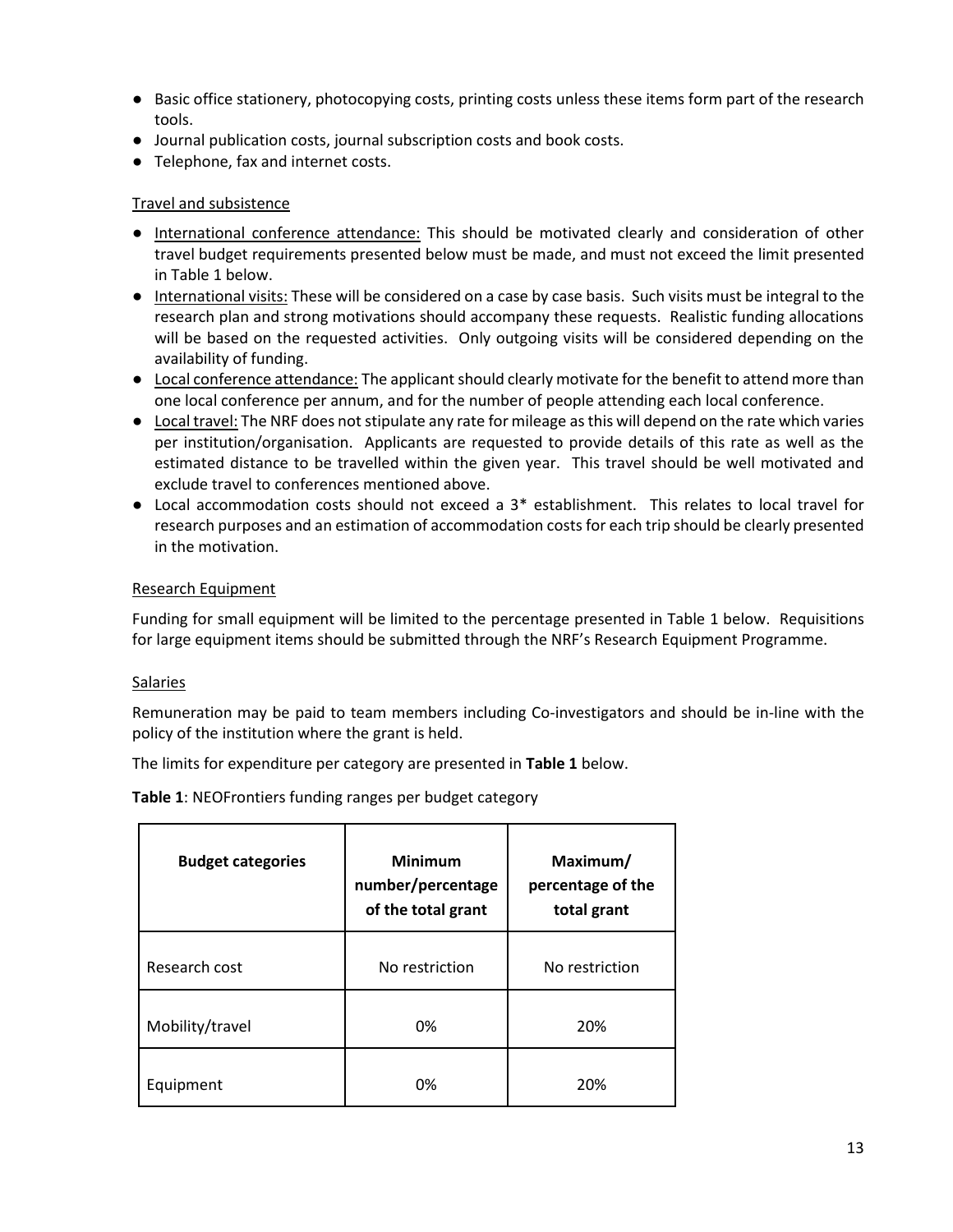| <b>Budget categories</b> | <b>Minimum</b><br>number/percentage<br>of the total grant | Maximum/<br>percentage of the<br>total grant |
|--------------------------|-----------------------------------------------------------|----------------------------------------------|
| Science engagement       | 3%                                                        | 5%                                           |
| Salaries*                | No Restriction                                            | As per call text in 2.3                      |
| Student bursaries        | As per call text in 2.3                                   | As per call text in 2.3                      |

#### **4.2 Postgraduate student support**

Full-/part-time students at Master and Doctoral level will be funded through this instrument. The National Research Foundation (NRF) has developed a new Postgraduate Student Funding Policy that uses postgraduate student funding as a lever to address the challenges of inequity of access, success and throughput. The policy is underpinned by the pursuit of research excellence in all of its dimensions and has transformation of the postgraduate cohort as the core objective. Its purpose is to retain high academic achievers in the system to pursue postgraduate studies up to the doctoral level, as part of a national drive to grow the next generation of academics to sustain South Africa's knowledge enterprise. The NRF is prioritising postgraduate students with research inclination, with the aim to grow the pool of early career researchers. Another motivation for this policy is to fast-track the development of postgraduate students in high-impact, priority and vulnerable disciplines critical for national socio-economic development.

From the 2021 academic year onwards, the NRF will be phasing out the block grant nomination process as well as the grantholder-linked modalities of funding postgraduate students. All the postgraduate students will be expected to apply on the NRF Online Submission System by accessing the link: [https://nrfsubmission.nrf.ac.za/.](https://nrfsubmission.nrf.ac.za/) This single entry point will allow the NRF to coordinate the applications that have not yet had the financial means test conducted. This financial means test will be conducted by Ikusasa Students Financial Aid Programme (ISFAP). Postgraduate students will be funded either at Full Cost of Study (FCS) or Partial Cost of Study (PCS) under the new policy. To ensure equity of access to postgraduate studies, financially needy students (i.e., those whose combined household income is R350 000 per annum or less) and students with a disability will be funded at FCS. Academic high fliers achieving a distinction or first-class pass will also be eligible for funding at FCS. International students as well as any other South African student who is not eligible to be funded at FCS will be eligible for PCS funding.

The students are expected to meet the NRF minimum entry requirement in order to be eligible for FCS or PCS as illustrated in **Table 2** below.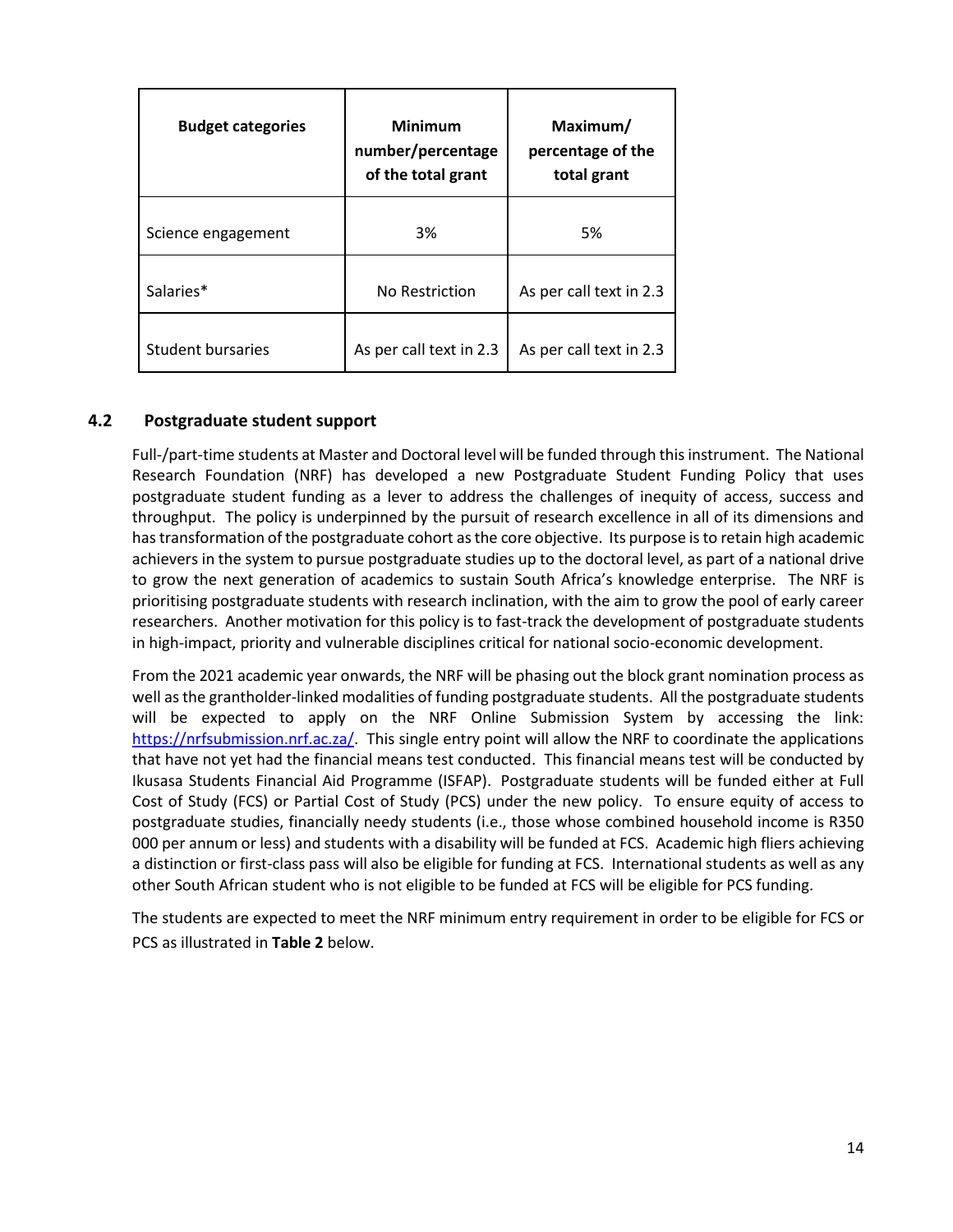**Table 2: Eligibility criteria for NRF postgraduate funding for FCS and PCS.**

|                                                                                  |                                                                                 |                                       | <b>Partial Cost of Study</b>          |  |  |
|----------------------------------------------------------------------------------|---------------------------------------------------------------------------------|---------------------------------------|---------------------------------------|--|--|
|                                                                                  | <b>Full Cost of Study</b>                                                       |                                       |                                       |  |  |
|                                                                                  |                                                                                 |                                       | (South African Citizens;              |  |  |
|                                                                                  | (South African Citizens and Permanent Residents                                 |                                       | South African Permanent               |  |  |
| <b>Study</b><br>Level                                                            | only)                                                                           |                                       | Residents and 5% Non-                 |  |  |
|                                                                                  |                                                                                 |                                       | South African Citizens)               |  |  |
|                                                                                  |                                                                                 | <b>Financially Needy &amp;</b>        |                                       |  |  |
|                                                                                  | <b>Exceptional Achievers</b>                                                    | <b>Students with Disability</b>       | <b>Other</b>                          |  |  |
|                                                                                  |                                                                                 |                                       |                                       |  |  |
|                                                                                  | $\geq$ 75% Mark in Final<br>$\bullet$                                           | $\bullet$ $\geq$ 65% Mark in Final    | $\bullet$ $\geq$ 65% Mark in Final    |  |  |
| <b>Honours</b>                                                                   | Year of study                                                                   | Year of study                         | Year of study                         |  |  |
|                                                                                  | Honours students must be 28 years of age or younger in the year of application. |                                       |                                       |  |  |
|                                                                                  | Non South African Citizens are not eligible for Honours Scholarships.           |                                       |                                       |  |  |
|                                                                                  | $\geq$ 75% Mark for                                                             | $\bullet$ $\geq$ 65% Mark for         | $\bullet$ ≥ 65% Mark for              |  |  |
|                                                                                  | Honours                                                                         | Honours                               | Honours                               |  |  |
| <b>Masters</b>                                                                   | Completed Honours in                                                            | • Completed Honours in                | • Completed Honours in                |  |  |
|                                                                                  | one year                                                                        | one year                              | one year                              |  |  |
|                                                                                  | Masters students must be 30 years of age or younger in the year of application. |                                       |                                       |  |  |
|                                                                                  | 75%<br><b>Mark</b><br>for<br>$\bullet$<br>$\geq$                                | $\bullet$ $\geq$ 65% Mark for Masters | $\bullet$ $\geq$ 65% Mark for Masters |  |  |
| <b>Doctoral</b>                                                                  | <b>Masters</b>                                                                  | • Completed Masters in                | • Completed Masters in                |  |  |
|                                                                                  | Completed Masters in                                                            | two years                             | two years                             |  |  |
|                                                                                  | two years                                                                       |                                       |                                       |  |  |
| Doctoral students must be 32 years of age or younger in the year of application. |                                                                                 |                                       |                                       |  |  |

#### **In cases where a grade is not indicated, the application will not be considered for funding by the NRF.**

The NRF will allocate all postgraduate bursaries under its management control as follows:

95% South African citizens and permanent residents;

5% students from SADC countries and from the rest of the world; and

55% women.

The NRF disaggregates these targets for South African citizens and permanent residents as follows: 90% Black (African, Coloured, and Indian);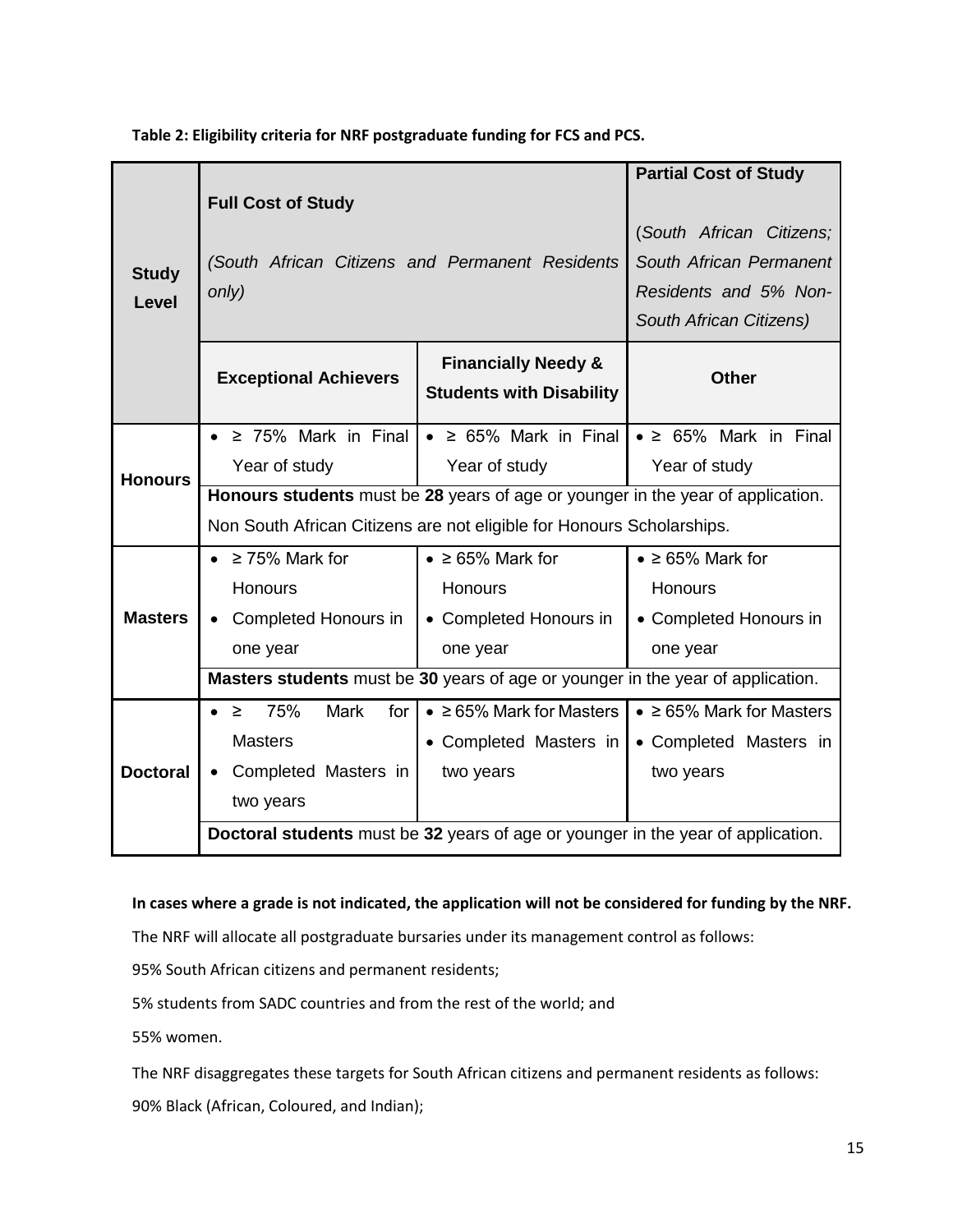10% White; and

1% students living with a disability.

For further details on the NRF Postgraduate Funding policy, kindly refer to the framework document which is available o[n www.nrf.ac.za](http://www.nrf.ac.za/)."

#### **4.3 Financial control and reporting**

Upon receipt of the signed Conditions of Grant (CoG), the NRF will release the awarded amount for the year. Grantholders will then be required to comply with the standard NRF financial management procedures, including the submission of an annual Progress Report (PR). These reports are to be submitted by 15 February of the following year, and are a prerequisite for the release of the subsequent year's funding. Failure to submit a Progress Report will result in the cancellation of the grant.

## **5. CONTACT DETAILS**

| <b>Funding rules related queries</b>                    | <b>Application process related queries</b>                                 |
|---------------------------------------------------------|----------------------------------------------------------------------------|
| Dr Zolani Dyosi                                         | <b>Ms Jane Mabena</b>                                                      |
| Director: Knowledge Advancement and Support             | Professional Officer: GMSA                                                 |
| Email: zolani@nrf.ac.za                                 | Tel: 012 481 4067                                                          |
|                                                         | E-mail: jane.mabena@nrf.ac.za                                              |
| Ms Zodwa Masinga                                        | <b>Ms Lerato Thokoane</b>                                                  |
| Professional Officer: Knowledge Advancement and Support | Liaison Officer: GMSA                                                      |
| Tel: 012 481 4310                                       | Tel: 012 481 4327                                                          |
| Email:Zodwa.masinga@nrf.ac.za                           | E-mail: lerato.thokoane@nrf.ac.za                                          |
|                                                         | <b>Research Areas (Support Action and Domain Action) Related Enquiries</b> |
| <b>Dr Stewart Bernard</b>                               | Mr Imraan Saloojee                                                         |
| <b>Chief Scientist</b>                                  | <b>Chief Sector and Business Developer</b>                                 |
| <b>SANSA Earth Observation</b>                          | <b>SANSA Earth observation</b>                                             |
| sbernard@sansa.org.za                                   | isaloojee@sansa.org.za                                                     |
|                                                         |                                                                            |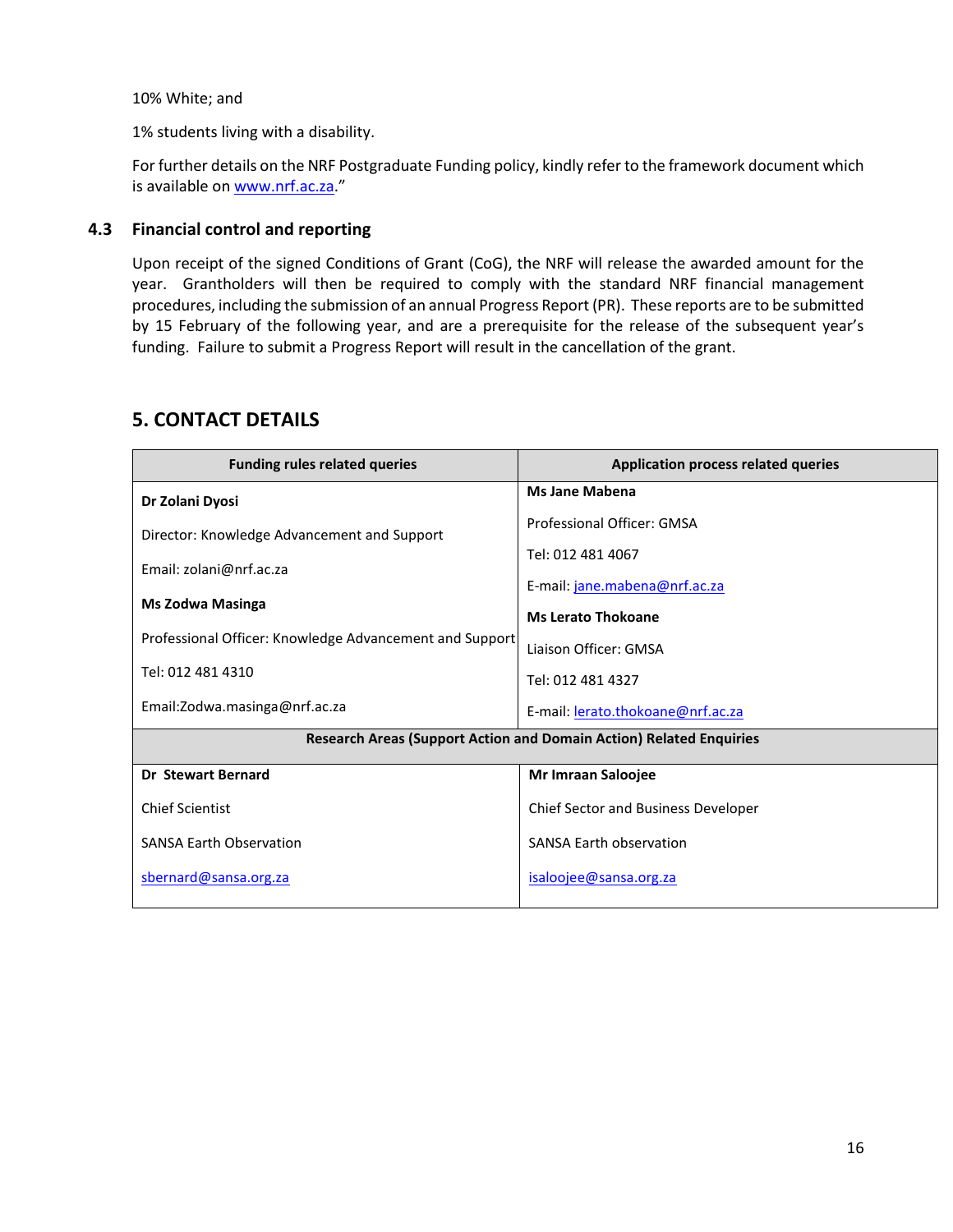## **6. LIST OF ACRONYMS**

| AfriCultuResAfrican       | AgriCultural Systems with the support of Remote Sensing               |
|---------------------------|-----------------------------------------------------------------------|
| AfriGEO                   | African Group on Earth Observation                                    |
| AI                        | Artificial Intelligence                                               |
| AMIS                      | Agricultural Market Information System                                |
| ARC-Umlundi               | Agricultural Research Council Newsletter                              |
| <b>CEOS</b>               | <b>Committee on Earth Observation Satellites</b>                      |
| <b>DCC</b>                | Digital Curation Centre checklist                                     |
| <b>DMP</b>                | Data Management Plan                                                  |
| <b>DSI</b>                | Department of Science and Innovation                                  |
| EO.                       | <b>Earth Observation</b>                                              |
| <b>FCS</b>                | Full Cost of Study                                                    |
| <b>GEO</b>                | Group on Earth Observation                                            |
| GOGLAM                    | Group on Earth Observations Global Agricultural Monitoring Initiative |
| <b>GMESE &amp; Africa</b> | Global Monitoring for Environment and Security (GMES) & Africa        |
| <b>GMSA</b>               | <b>Grant Management and Systems Administration</b>                    |
| <b>KAS</b>                | Knowledge Advancement and Support                                     |
| <b>NASA</b>               | National Aeronautics and Space Agency                                 |
| <b>NEOFrontiers</b>       | <b>New Earth Observation Frontiers</b>                                |
| <b>NRF</b>                | National Research Foundation                                          |
| <b>PCS</b>                | Partial Cost of Study                                                 |
| PI                        | Principal Investigator                                                |
| <b>RE</b>                 | <b>Reviews and Evaluation</b>                                         |
| <b>RISA</b>               | Research and Innovation Support and Advancement                       |
| RM-ODP                    | Reference Model for Open Distributed Processing                       |
| SAGEO                     | South African Group on Earth Observation                              |
| SANSA                     | South African National Space Agency                                   |
| <b>SNR</b>                | Signal to Noise Ratio                                                 |
| UN-GGIM                   | United Nations on Global Geospatial Information Management            |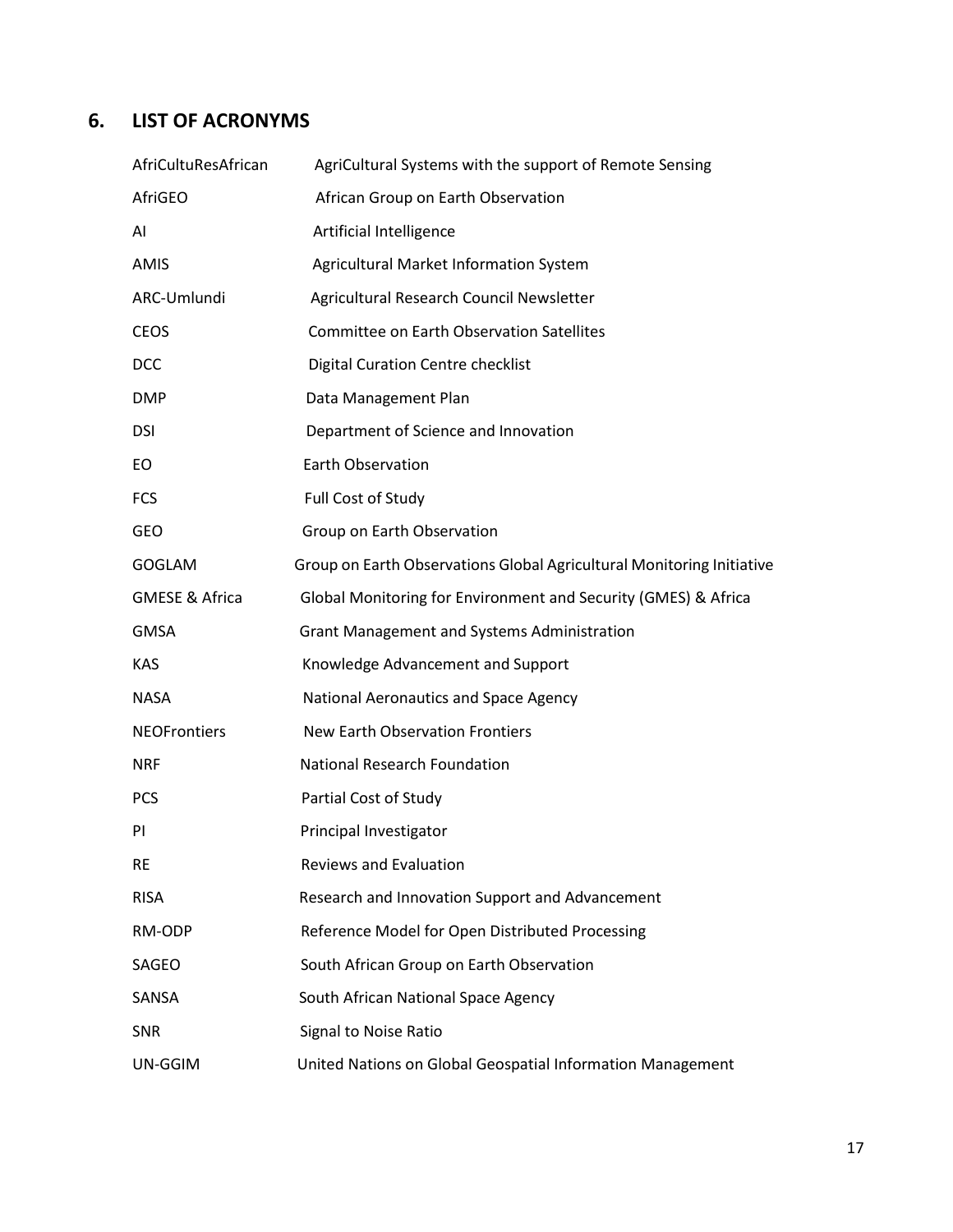**ANNEXURE 1A: Panel Assessment Scorecard - Call SA/2020/1** Innovative Earth Observation Approaches to Sustainable Urban and Rural Development **and Domain Action 2020/2** Development of new High Resolution Water Quality Observation Capabilities for Coastal and Estuarine Systems

| <b>Criteria</b>                         | <b>Sub-Criteria</b>                                                    | <b>Details</b>                                                                                                                                                                                                                                                                                                                                               | <b>Weight</b><br>$\overline{Total}$<br>100%) |
|-----------------------------------------|------------------------------------------------------------------------|--------------------------------------------------------------------------------------------------------------------------------------------------------------------------------------------------------------------------------------------------------------------------------------------------------------------------------------------------------------|----------------------------------------------|
| <b>Proposals</b>                        | Scientific merit<br>and feasibility                                    | Reflect on the proposed rationale, approach and methodology.<br>Reflect on the scientific, ethical <sup>1</sup> logistics and technical feasibility as<br>proposed                                                                                                                                                                                           | 45%                                          |
| <b>Track record of the</b><br>applicant | Past research                                                          | Reflect on past contributions to knowledge production (e.g. journal<br>articles, book chapters, designs, performances, etc.)                                                                                                                                                                                                                                 | 5%                                           |
| <b>Equity</b>                           | Of applicant                                                           | Race / Gender                                                                                                                                                                                                                                                                                                                                                | 15%                                          |
|                                         | Of students<br>supervised                                              | M and D degrees                                                                                                                                                                                                                                                                                                                                              | 5%                                           |
| <b>Collaboration</b>                    | International,<br>national and<br>institutional<br>collaborations      | Are the appropriate research institution-university-private sector<br>collaborations proposed in the application?                                                                                                                                                                                                                                            | 10%                                          |
|                                         |                                                                        | Are the roles of the proposed collaborators clearly indicated?                                                                                                                                                                                                                                                                                               |                                              |
| <b>Impacts</b>                          | Impact on<br>knowledge<br>production                                   | Will the proposed work significantly advance discovery and<br>understanding in the field?                                                                                                                                                                                                                                                                    | 10%                                          |
|                                         | Wider impact                                                           | Has the possibility for economic, societal or environmental impact<br>been appropriately embedded in the proposal?                                                                                                                                                                                                                                           | 5%                                           |
| Data management<br>and use              | Plans for<br>digital data<br>storage, usage<br>and/or<br>dissemination | A data management plan (DMP) is a formal document that<br>describes the data you expect to acquire or generate during the<br>course of a research project, how you will manage, describe,<br>analyze, use and store data, and what mechanisms (including<br>digital data storage) will be used at the end of your project to share<br>and preserve your data | 5%                                           |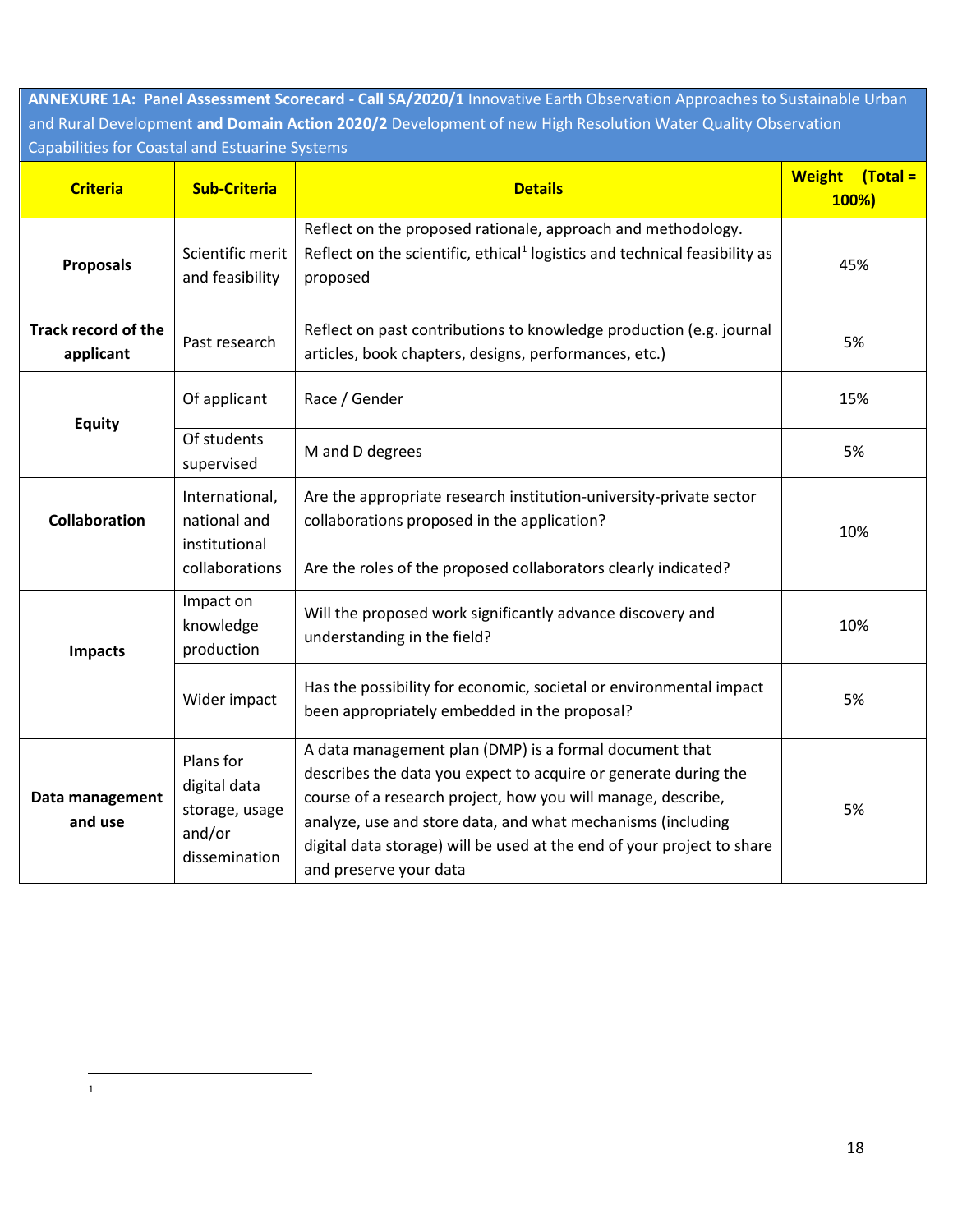| ANNEXURE 1B: Panel Assessment Scorecard - Call SA/2021/1 Artificial Intelligence and Earth Observation |                                                                        |                                                                                                                                                                                                                                                                                                                                                              |                                              |
|--------------------------------------------------------------------------------------------------------|------------------------------------------------------------------------|--------------------------------------------------------------------------------------------------------------------------------------------------------------------------------------------------------------------------------------------------------------------------------------------------------------------------------------------------------------|----------------------------------------------|
| <b>Criteria</b>                                                                                        | <b>Sub-Criteria</b>                                                    | <b>Details</b>                                                                                                                                                                                                                                                                                                                                               | <b>Weight</b><br>$\textsf{Total} =$<br>100%) |
| <b>Proposals</b>                                                                                       | Scientific<br>merit and<br>feasibility                                 | Reflect on the proposed rationale, approach and methodology.<br>Reflect on the scientific, ethical <sup>2</sup> logistics and technical feasibility<br>as proposed                                                                                                                                                                                           | 50%                                          |
| <b>Track record of the</b><br>applicant                                                                | Past research                                                          | Reflect on past contributions to knowledge production (e.g. journal<br>articles, book chapters, designs, performances, etc.)                                                                                                                                                                                                                                 | 5%                                           |
| <b>Equity</b>                                                                                          | Of applicant                                                           | Race / Gender                                                                                                                                                                                                                                                                                                                                                | 15%                                          |
|                                                                                                        | Of students<br>supervised                                              | M and D degrees                                                                                                                                                                                                                                                                                                                                              | 0%                                           |
| <b>Collaboration</b>                                                                                   | International,<br>national and<br>institutional<br>collaborations      | Are the appropriate research institution-university-private sector<br>collaborations proposed in the application?<br>Are the roles of the proposed collaborators clearly indicated?                                                                                                                                                                          | 10%                                          |
| <b>Impacts</b>                                                                                         | Impact on<br>knowledge<br>production                                   | Will the proposed work significantly advance discovery and<br>understanding in the field?                                                                                                                                                                                                                                                                    | 10%                                          |
|                                                                                                        | Wider impact                                                           | Has the possibility for economic, societal or environmental impact<br>been appropriately embedded in the proposal?                                                                                                                                                                                                                                           | 7%                                           |
| Data management<br>and use                                                                             | Plans for<br>digital data<br>storage, usage<br>and/or<br>dissemination | A data management plan (DMP) is a formal document that<br>describes the data you expect to acquire or generate during the<br>course of a research project, how you will manage, describe,<br>analyze, use and store data, and what mechanisms (including<br>digital data storage) will be used at the end of your project to<br>share and preserve your data | 3%                                           |

 $\overline{a}$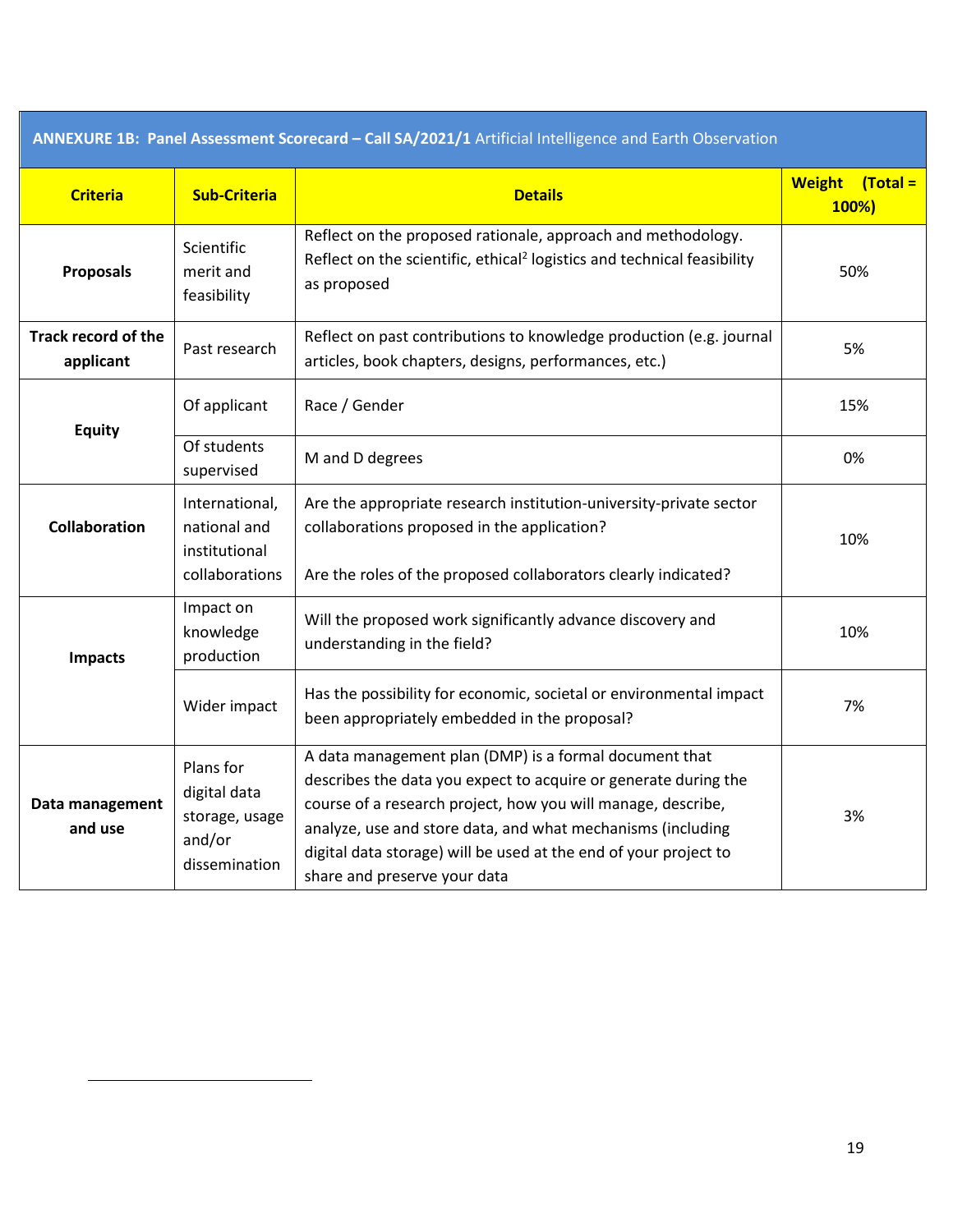**ANNEXURE 1C: Panel Assessment Scorecard – Call SA/2021/2** Earth Observation and Disruptive Economics: Developing Smart Tools for Value Enhancement for Small Scale Food Production

| <b>Criteria</b>                         | <b>Sub-Criteria</b>                                                    | <b>Details</b>                                                                                                                                                                                                                                                                                                                                               | Weight (Total =<br>100%) |
|-----------------------------------------|------------------------------------------------------------------------|--------------------------------------------------------------------------------------------------------------------------------------------------------------------------------------------------------------------------------------------------------------------------------------------------------------------------------------------------------------|--------------------------|
| <b>Proposals</b>                        | Scientific<br>merit and<br>feasibility                                 | Reflect on the proposed rationale, approach and methodology.<br>Reflect on the scientific, ethical <sup>3</sup> logistics and technical<br>feasibility as proposed                                                                                                                                                                                           | 45%                      |
| <b>Track record of</b><br>the applicant | Past research                                                          | Reflect on past contributions to knowledge production (e.g.<br>journal articles, book chapters, designs, performances, etc.)                                                                                                                                                                                                                                 | 5%                       |
| <b>Equity</b>                           | Of applicant                                                           | Race / Gender                                                                                                                                                                                                                                                                                                                                                | 15%                      |
|                                         | Of students<br>supervised                                              | M and D degrees.                                                                                                                                                                                                                                                                                                                                             | 5%                       |
| <b>Collaboration</b>                    | International,<br>national and<br>institutional<br>collaborations      | Are the appropriate research institution-university-private<br>sector collaborations proposed in the application?<br>Are the roles of the proposed collaborators clearly indicated?                                                                                                                                                                          | 10%                      |
| <b>Impacts</b>                          | Impact on<br>knowledge<br>production                                   | Will the proposed work significantly advance discovery and<br>understanding in the field?                                                                                                                                                                                                                                                                    | 5%                       |
|                                         | Wider impact                                                           | Has the possibility for economic, societal or environmental<br>impact been appropriately embedded in the proposal?                                                                                                                                                                                                                                           | 10%                      |
| Data<br>management and<br>use           | Plans for<br>digital data<br>storage, usage<br>and/or<br>dissemination | A data management plan (DMP) is a formal document that<br>describes the data you expect to acquire or generate during the<br>course of a research project, how you will manage, describe,<br>analyze, use and store data, and what mechanisms (including<br>digital data storage) will be used at the end of your project to<br>share and preserve your data | 5%                       |
| <b>Totals</b>                           |                                                                        |                                                                                                                                                                                                                                                                                                                                                              | 100%                     |

 $\overline{a}$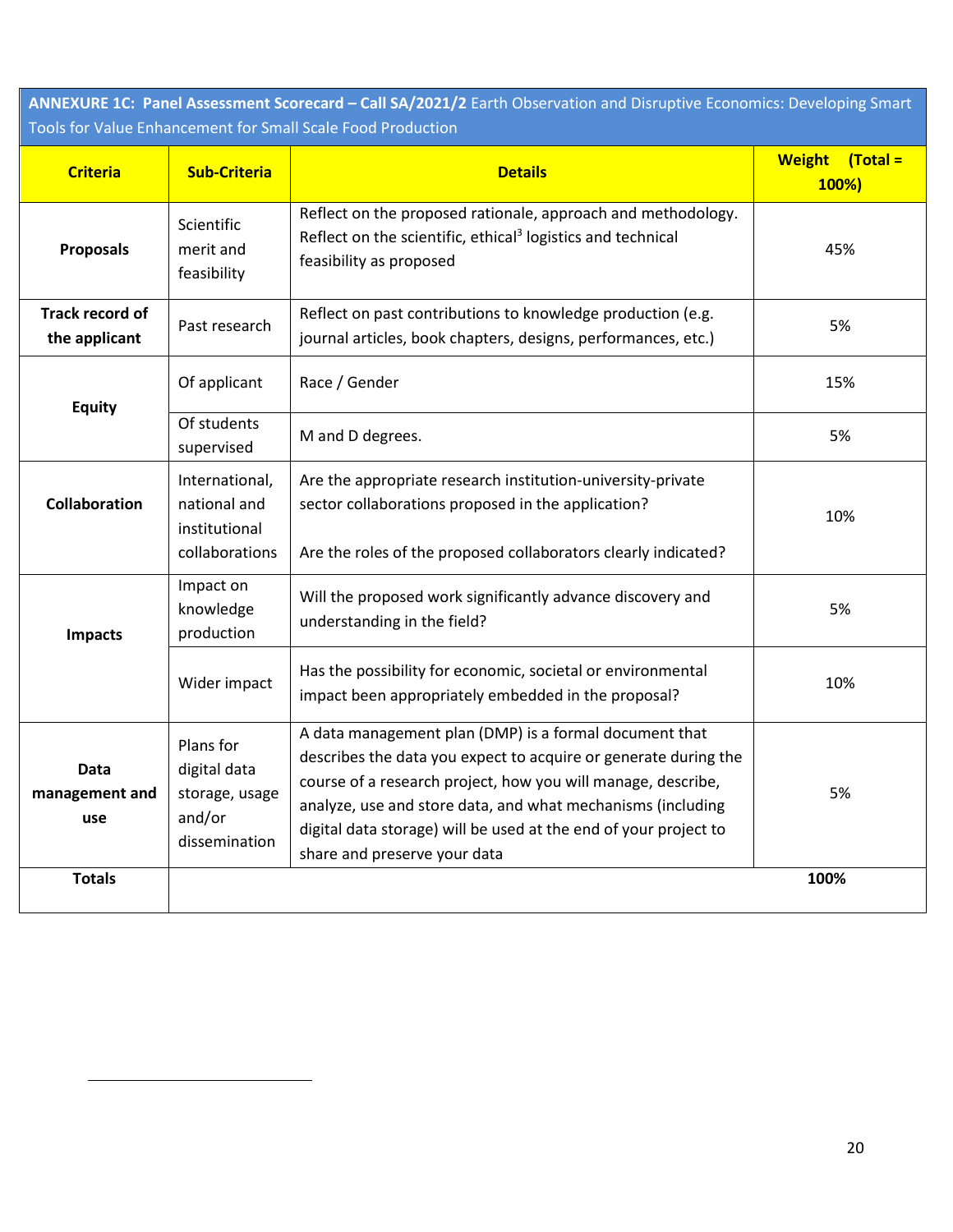**ANNEXURE 1D: Panel Assessment Scorecard – Call DDA/2021/2** Development of New Hyperspectral Capabilities across Terrestrial, Aquatic and Atmospheric Domains

| <b>Criteria</b>                  | <b>Sub-Criteria</b>                                                    | <b>Details</b>                                                                                                                                                                                                                                                                                                                                               | $\vert$ (Total =<br><b>Weight</b><br>100%) |
|----------------------------------|------------------------------------------------------------------------|--------------------------------------------------------------------------------------------------------------------------------------------------------------------------------------------------------------------------------------------------------------------------------------------------------------------------------------------------------------|--------------------------------------------|
| <b>Proposals</b>                 | Scientific<br>merit and<br>feasibility                                 | Reflect on the proposed rationale, approach and methodology.<br>Reflect on the scientific, ethical <sup>4</sup> logistics and technical<br>feasibility as proposed                                                                                                                                                                                           | 40%                                        |
| Track record of<br>the applicant | Past research                                                          | Reflect on past contributions to knowledge production (e.g.<br>journal articles, book chapters, designs, performances, etc.)                                                                                                                                                                                                                                 | 5%                                         |
| <b>Equity</b>                    | Of applicant                                                           | Race / Gender                                                                                                                                                                                                                                                                                                                                                | 15%                                        |
|                                  | Of students<br>supervised                                              | M and D degrees.                                                                                                                                                                                                                                                                                                                                             | 5%                                         |
| <b>Collaboration</b>             | International,<br>national and<br>institutional<br>collaborations      | Are the appropriate research institution-university-private<br>sector collaborations proposed in the application?<br>Are the roles of the proposed collaborators clearly indicated?                                                                                                                                                                          | 5%                                         |
| <b>Impacts</b>                   | Impact on<br>knowledge<br>production                                   | Will the proposed work significantly advance discovery and<br>understanding in the field?                                                                                                                                                                                                                                                                    | 15%                                        |
|                                  | Wider impact                                                           | Has the possibility for economic, societal or environmental<br>impact been appropriately embedded in the proposal?<br>Is it clear how such impact will be measured?                                                                                                                                                                                          | 5%                                         |
| Data<br>management and<br>use    | Plans for<br>digital data<br>storage, usage<br>and/or<br>dissemination | A data management plan (DMP) is a formal document that<br>describes the data you expect to acquire or generate during the<br>course of a research project, how you will manage, describe,<br>analyze, use and store data, and what mechanisms (including<br>digital data storage) will be used at the end of your project to<br>share and preserve your data | 10%                                        |

l